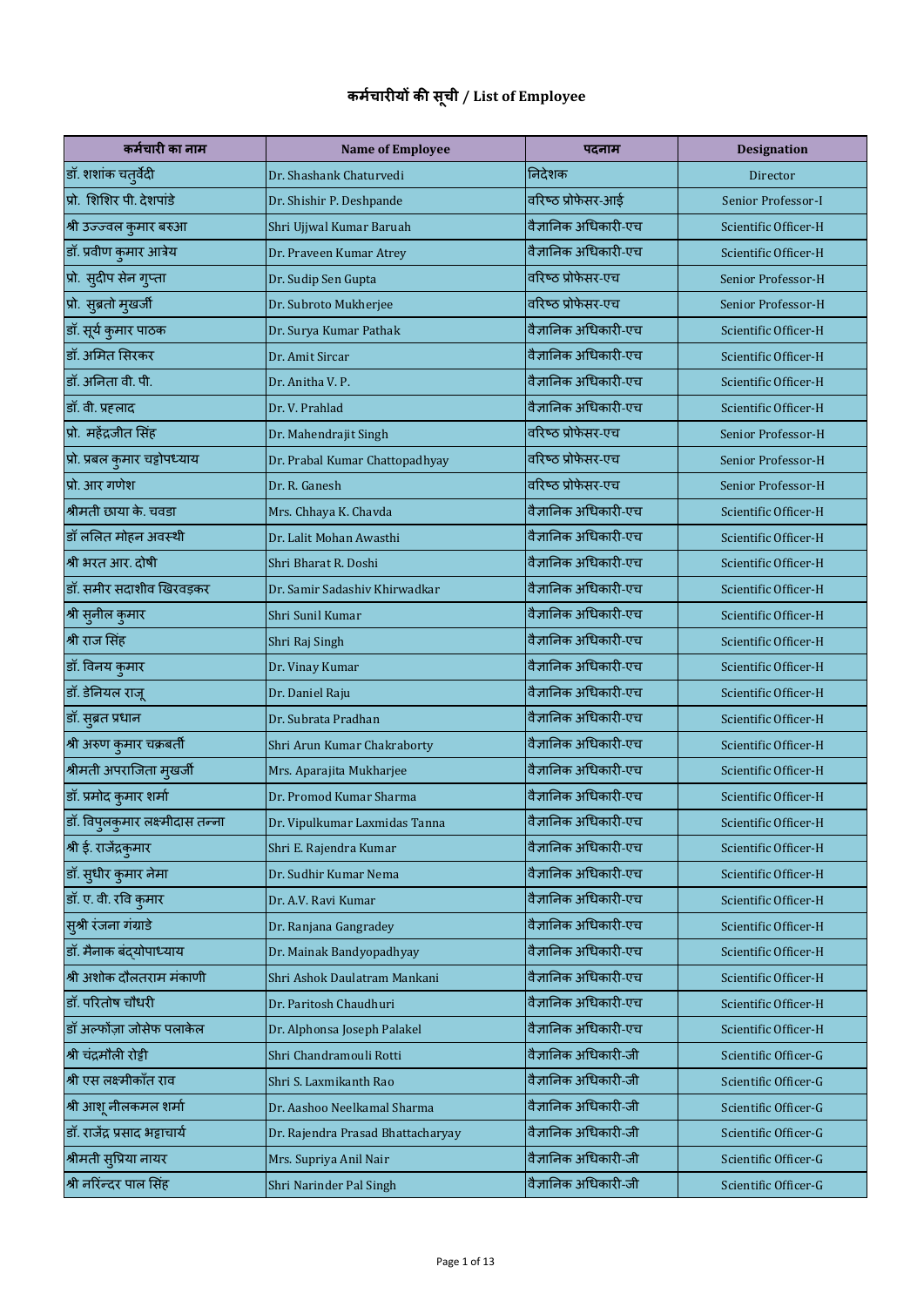| कर्मचारी का नाम                    | <b>Name of Employee</b>            | पदनाम                | <b>Designation</b>   |
|------------------------------------|------------------------------------|----------------------|----------------------|
| श्री नरेश चंद गुप्ता               | Shri Naresh Chand Gupta            | वैज्ञानिक अधिकारी-जी | Scientific Officer-G |
| श्री अनिल कुमार भारद्वाज           | Shri Anil Kumar Bhardwaj           | वैज्ञानिक अधिकारी-जी | Scientific Officer-G |
| श्री च.चक्रपाणी                    | Shri Ch. Chakrapani                | वैज्ञानिक अधिकारी-जी | Scientific Officer-G |
| डॉ. असीम कुमार चट्टोपाध्याय        | Dr. Asim Kumar Cahttopadhyay       | वैज्ञानिक अधिकारी-जी | Scientific Officer-G |
| श्री प्रसन्नजीत संत्रा             | Shri Prosenjit Santra              | वैज्ञानिक अधिकारी-जी | Scientific Officer-G |
| डॉ. हेम चन्द्र जोशी                | Dr. Hem Chandra Joshi              | वैज्ञानिक अधिकारी-जी | Scientific Officer-G |
| श्री कर्मेश डी. मेहता              | Shri Karmesh D. Mehta              | वैज्ञानिक अधिकारी-जी | Scientific Officer-G |
| श्री बुद्दू रमेश कुमार             | Shri Buddu Ramesh Kumar            | वैज्ञानिक अधिकारी-जी | Scientific Officer-G |
| श्री मनु बाजपाई                    | Shri Manu Bajpai                   | वैज्ञानिक अधिकारी-जी | Scientific Officer-G |
| डॉ.ज़ियाउद्दीन खाँ                 | Dr. Ziauddin Khan                  | वैज्ञानिक अधिकारी-जी | Scientific Officer-G |
| डॉ. मृत्युंजन कुंडू                | Dr. Mrityunjay Kundu               | वैज्ञानिक अधिकारी-जी | Scientific Officer-G |
| श्रीमती कीर्ति महाजन               | Mrs. Kirti Mahajan                 | वैज्ञानिक अधिकारी-जी | Scientific Officer-G |
| श्रीमती मनिका शर्मा                | Mrs. Manika Sharma                 | वैज्ञानिक अधिकारी-जी | Scientific Officer-G |
| श्री कल्पेश जे. दोषी               | Shri Kalpesh J. Doshi              | वैज्ञानिक अधिकारी-जी | Scientific Officer-G |
| श्री लक्ष्मीकाँत बंसल              | Shri Laxmikant Bansal              | वैज्ञानिक अधिकारी-जी | Scientific Officer-G |
| श्री चंद्र किशोर गुप्ता            | Shri Chandra Kishor Gupta          | वैज्ञानिक अधिकारी-जी | Scientific Officer-G |
| श्री प्रशांत सिंह                  | Shri Prashant Singh                | वैज्ञानिक अधिकारी-जी | Scientific Officer-G |
| श्री ए. जी. अजिथ कुमार             | Shri A. G. Ajith Kumar             | वैज्ञानिक अधिकारी-जी | Scientific Officer-G |
| डॉ. मनोज कुमार गुप्ता              | Dr. Manoj Kumar Gupta              | वैज्ञानिक अधिकारी-जी | Scientific Officer-G |
| श्री हितेष कुमार गुलाटी            | Shri Hitesh Kumar Gulati           | वैज्ञानिक अधिकारी-जी | Scientific Officer-G |
| श्री विलास चुडामन चौधरी            | Shri Vilas Chudaman Chaudhari      | वैज्ञानिक अधिकारी-जी | Scientific Officer-G |
| श्री विजयकुमार के. पटेल            | Shri Vijaykumar K. Patel           | वैज्ञानिक अधिकारी-जी | Scientific Officer-G |
| श्री सिदीबोमा रामबाबू              | Shri Sidibomma Rambabu             | वैज्ञानिक अधिकारी-जी | Scientific Officer-G |
| डॉ. सूर्यकाँत बी. गुप्ता           | Dr. Suryakant B. Gupta             | वैज्ञानिक अधिकारी-जी | Scientific Officer-G |
| डॉ. मलय बिकास चौधरी                | Dr. Malay Bikas Chawdhuri          | वैज्ञानिक अधिकारी-जी | Scientific Officer-G |
| डॉ. संजीव कुमार शर्मा              | Dr. Sanjeev Kumar Sharma           | वैज्ञानिक अधिकारी-जी | Scientific Officer-G |
| श्री कुमार रजनीश                   | Shri Kumar Rajnish                 | वैज्ञानिक अधिकारी-जी | Scientific Officer-G |
| श्री राजेशकुमार जी त्रिवेदी        | Shri Rajeshkumar G. Trivedi        | वैज्ञानिक अधिकारी-जी | Scientific Officer-G |
| श्री पौल डी. क्रिश्चियन            | Shri Paul D. Christian             | वैज्ञानिक अधिकारी-जी | Scientific Officer-G |
| श्री क्रिशन कुमार गोटेवाल          | Shri Krishan Kumar Gotewal         | वैज्ञानिक अधिकारी-जी | Scientific Officer-G |
| डॉ. रीतेष सुगंधी                   | Dr. Ritesh Sugandhi                | वैज्ञानिक अधिकारी-जी | Scientific Officer-G |
| श्री दीनेश कुमार शर्मा             | Shri Dinesh Kumar Sharma           | वैज्ञानिक अधिकारी-जी | Scientific Officer-G |
| श्रीमती कुम् दनी असूदानी           | Mrs. Kumudni Assudani              | वैज्ञानिक अधिकारी-जी | Scientific Officer-G |
| श्रीमती भारती मगेश                 | Mrs. Bharathi Magesh               | वैज्ञानिक अधिकारी-जी | Scientific Officer-G |
| डॉ. श्री विशाल जैन                 | Dr. Vishal Jain                    | वैज्ञानिक अधिकारी-जी | Scientific Officer-G |
| श्री हेमंत दुर्गाप्रसाद जोषी       | Shri Hemant Durgaprasad Joshi      | वैज्ञानिक अधिकारी-जी | Scientific Officer-G |
| श्री दीनेश कुमार कन्हैयालाल गुप्ता | Shri Dinesh Kumar K. Gupta         | वैज्ञानिक अधिकारी-जी | Scientific Officer-G |
| श्री प्रदीप एन. पंचाल              | Shri Pradip N. Panchal             | वैज्ञानिक अधिकारी-जी | Scientific Officer-G |
| श्री श्रीशैल भीमप्पा पदसालगी       | Shri Shrishail Bhimappa Padasalagi | वैज्ञानिक अधिकारी-जी | Scientific Officer-G |
| डॉ. मुकेश रंजन                     | Dr. Mukesh Ranjan                  | वैज्ञानिक अधिकारी-जी | Scientific Officer-G |
| श्री उपेंद्र प्रसाद                | Shri Upendra Prasad                | वैज्ञानिक अधिकारी-जी | Scientific Officer-G |
| डॉ. नीरव ईश्वरलाल जमनापरा          | Dr. Nirav Ishwarlal Jamnapara      | वैज्ञानिक अधिकारी-जी | Scientific Officer-G |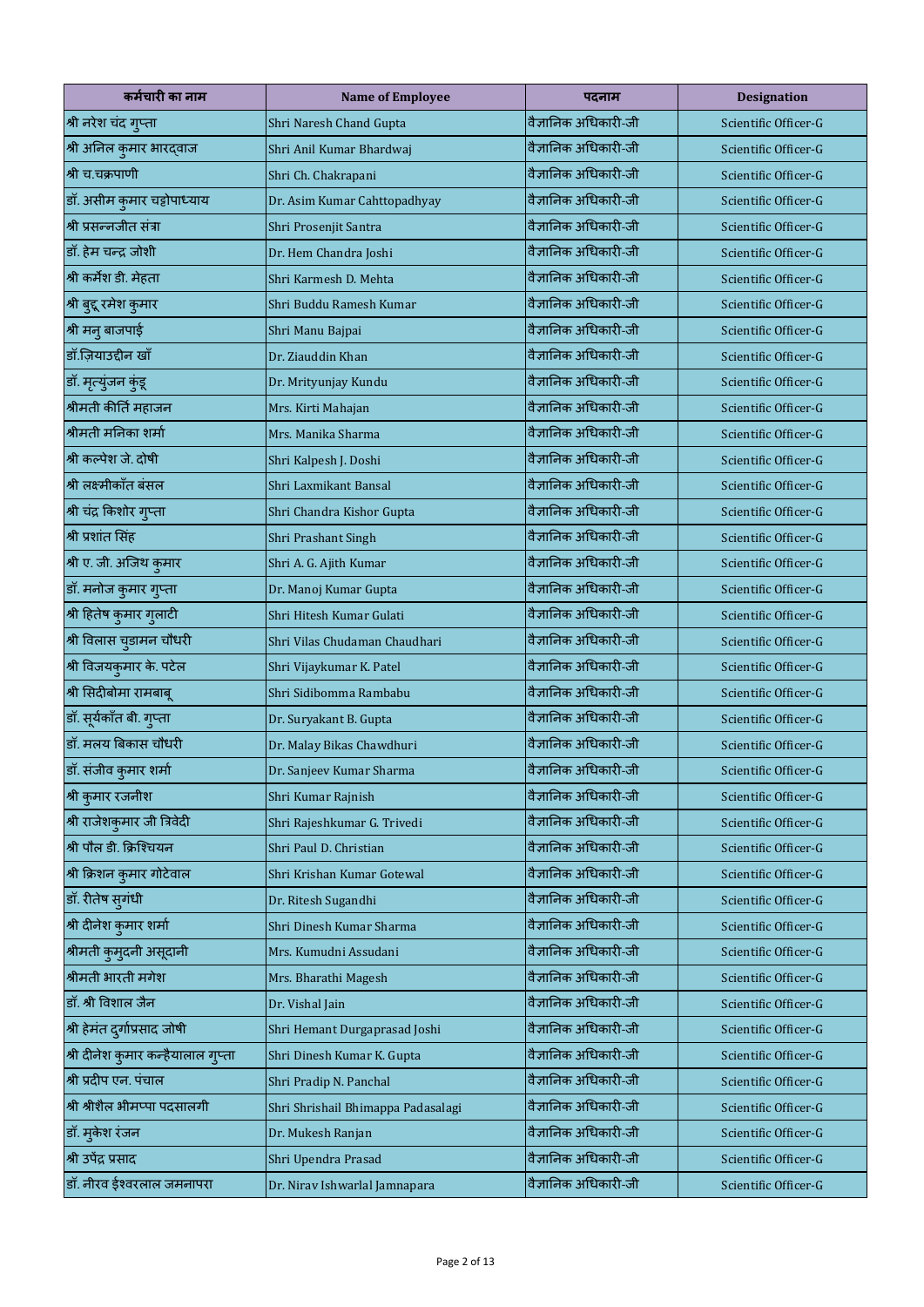| कर्मचारी का नाम                | <b>Name of Employee</b>          | पदनाम                | <b>Designation</b>   |
|--------------------------------|----------------------------------|----------------------|----------------------|
| श्री जतिनकुमार जे. पटेल        | Shri Jatinkumar J. Patel         | वैज्ञानिक अधिकारी-जी | Scientific Officer-G |
| डॉ. नारायण रामसूब्रमनियन       | Dr. Narayanan Ramasubramanian    | वैज्ञानिक अधिकारी-जी | Scientific Officer-G |
| डॉ. जॉयदीप घोष                 | Dr. Joydeep Ghosh                | प्रोफेसर-जी          | Professor-G          |
| डॉ. देवेंद्र शर्मा             | Dr. Devendra Sharma              | वैज्ञानिक अधिकारी-जी | Scientific Officer-G |
| श्री ए वर्धाराजुलु             | Shri A. Varadharajulu            | वैज्ञानिक अधिकारी-जी | Scientific Officer-G |
| श्रीमती रंजना मनचंदा           | Mrs. Ranjana Manchanda           | वैज्ञानिक अधिकारी-जी | Scientific Officer-G |
| डॉ. वी. बालकृष्णन              | Dr. V.Balakrishnan               | वैज्ञानिक अधिकारी-जी | Scientific Officer-G |
| श्री वाई. एस. एस. श्रीनिवास    | Shri Y. S. S. Srinivas           | वैज्ञानिक अधिकारी-जी | Scientific Officer-G |
| श्री विजय एम. बेड़किहाले       | Shri Vijay M. Bedakihale         | वैज्ञानिक अधिकारी-जी | Scientific Officer-G |
| डॉ. हितेश भद्रकांत पंड्या      | Dr. Hitesh Bhadrakant Pandya     | वैज्ञानिक अधिकारी-जी | Scientific Officer-G |
| श्रीमती रचना राजपाल            | Mrs. Rachna Rajpal               | वैज्ञानिक अधिकारी-जी | Scientific Officer-G |
| डॉ. इंद्रनिल बंद्योपाध्याय     | Dr. Indranil Bandyopadhyay       | वैज्ञानिक अधिकारी-जी | Scientific Officer-G |
| डॉ. निर्मल बिसाई               | Dr. Nirmal K.Bisai               | वैज्ञानिक अधिकारी-जी | Scientific Officer-G |
| श्री अल्ली अमर दास             | Shri Alli Amar Das               | वैज्ञानिक अधिकारी-जी | Scientific Officer-G |
| डॉ. मुक्ति रंजन जाना           | Dr. Mukti Ranjan Jana            | वैज्ञानिक अधिकारी-जी | Scientific Officer-G |
| डॉ. संजीवकुमार वार्ष्णेय       | Dr. Sanjeevkumar Varshney        | वैज्ञानिक अधिकारी-जी | Scientific Officer-G |
| डॉ. देवाशिस चंद्रा             | Dr. Debasis Chandra              | वैज्ञानिक अधिकारी-जी | Scientific Officer-G |
| श्रीमती रेन् बहल               | Mrs. Renu Bahl                   | वैज्ञानिक अधिकारी-जी | Scientific Officer-G |
| श्री हरेश जेरामभाई दवे         | Shri Haresh Jerambhai Dave       | वैज्ञानिक अधिकारी-जी | Scientific Officer-G |
| श्री अमित कुमार श्रीवास्तव     | Shri Amit Kumar Srivastava       | वैज्ञानिक अधिकारी-जी | Scientific Officer-G |
| श्री अनंत कुमार साहू           | Shri Ananta Kumar Sahu           | वैज्ञानिक अधिकारी-जी | Scientific Officer-G |
| डॉ. मनोज कुमार                 | Dr. Manoj Kumar                  | वैज्ञानिक अधिकारी-जी | Scientific Officer-G |
| डॉ. राजेश कुमार                | Dr. Rajesh Kumar                 | वैज्ञानिक अधिकारी-जी | Scientific Officer-G |
| डॉ. गौरब बंसल                  | Dr. Gourab Bansal                | वैज्ञानिक अधिकारी-जी | Scientific Officer-G |
| डॉ. बृज किशोर शुक्ला           | Dr. Braj Kishore Shukla          | वैज्ञानिक अधिकारी-जी | Scientific Officer-G |
| श्री परेश जे. पटेल             | Shri Paresh J. Patel             | वैज्ञानिक अधिकारी-जी | Scientific Officer-G |
| डॉ. शांतनु कुमार करकारी        | Dr. Shantanu Kumar Karkari       | प्रोफेसर-जी          | Professor-G          |
| श्री कुमार अजय                 | Shri Kumar Ajay                  | वैज्ञानिक अधिकारी-एफ | Scientific Officer-F |
| सुश्री प्रतिभा गुप्ता          | Ms. Pratibha Gupta               | वैज्ञानिक अधिकारी-एफ | Scientific Officer-F |
| श्री येवले योगेश गोविंद        | Shri Yeole Yogesh Govind         | वैज्ञानिक अधिकारी-एफ | Scientific Officer-F |
| श्री शैलेंद्र त्रिवेदी         | Shri Shailendra Trivedi          | वैज्ञानिक अधिकारी-एफ | Scientific Officer-F |
| श्री दशरथ पी. सोनारा           | Shri Dashrath P. Sonara          | वैज्ञानिक अधिकारी-एफ | Scientific Officer-F |
| श्री गौतम आर. वडोलिया          | Shri Gautam R. Vadolia           | वैज्ञानिक अधिकारी-एफ | Scientific Officer-F |
| श्री गट्टू रमेश                | Shri Gattu Ramesh Babu           | वैज्ञानिक अधिकारी-एफ | Scientific Officer-F |
| श्रीमती दीप्ति शर्मा           | Mrs. Deepti Sharma               | वैज्ञानिक अधिकारी-एफ | Scientific Officer-F |
| श्री विष्णुकुमार बबलभाई पटेल   | Shri Vishnukumar Babalbhai Patel | वैज्ञानिक अधिकारी-एफ | Scientific Officer-F |
| श्री गौरव अनिल गर्ग            | Shri Gaurav Anil Garg            | वैज्ञानिक अधिकारी-एफ | Scientific Officer-F |
| श्री वोरा मुर्तुज़ा मोहम्मदभाई | Shri Vora Murtuza Mohammadbhai   | वैज्ञानिक अधिकारी-एफ | Scientific Officer-F |
| श्री चंदन दनानी                | Shri Chandan Danani              | वैज्ञानिक अधिकारी-एफ | Scientific Officer-F |
| डॉ. श्रीचंद जाखर               | Dr. Shrichand Jakhar             | वैज्ञानिक अधिकारी-एफ | Scientific Officer-F |
| श्री हरीश मसंद                 | Shri Harish Masand               | वैज्ञानिक अधिकारी-एफ | Scientific Officer-F |
| श्री किरीटकुमार बाबूलाल पटेल   | Shri Kiritkumar Babulal Patel    | वैज्ञानिक अधिकारी-एफ | Scientific Officer-F |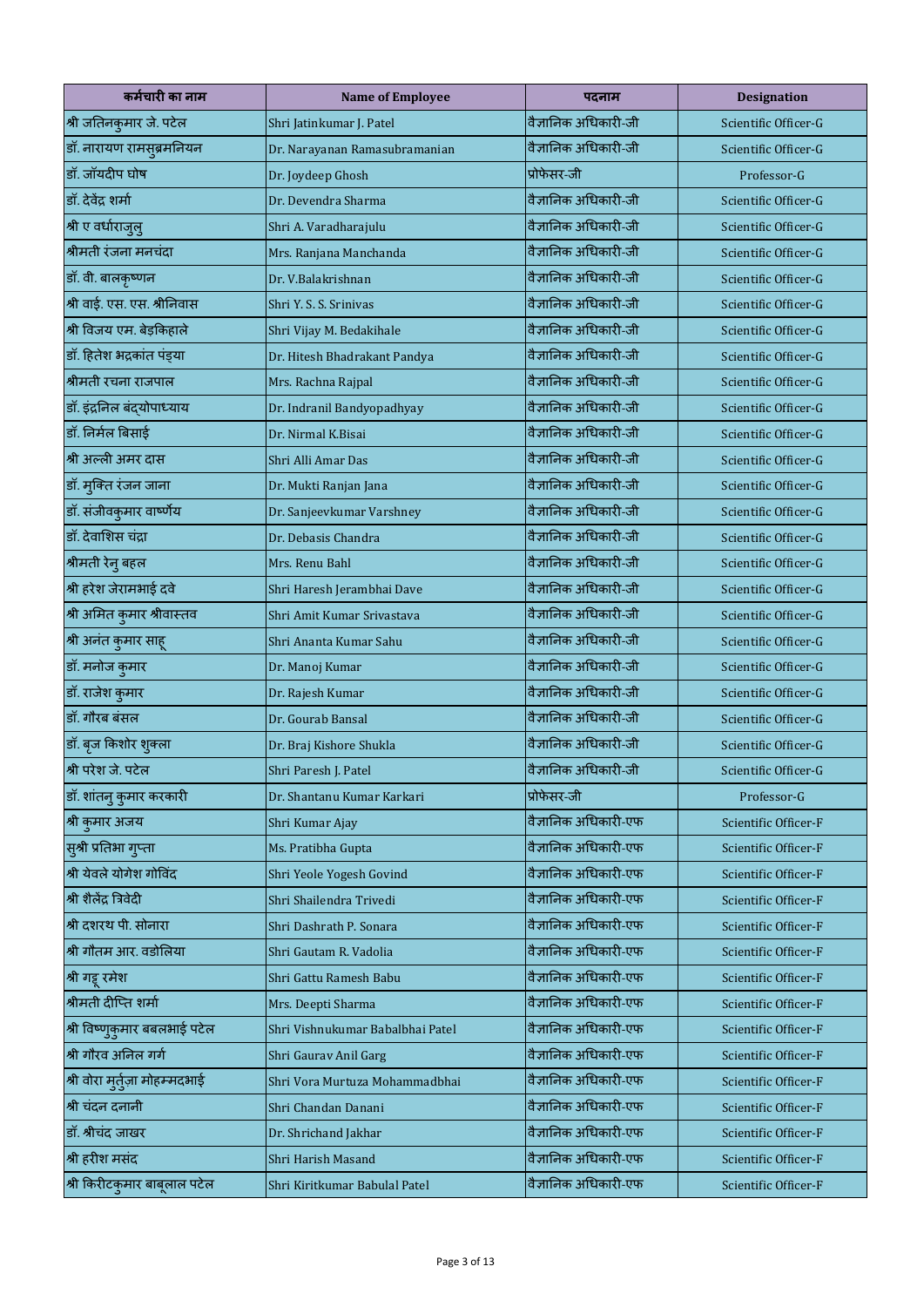| कर्मचारी का नाम               | <b>Name of Employee</b>            | पदनाम                | <b>Designation</b>    |
|-------------------------------|------------------------------------|----------------------|-----------------------|
| श्री मितेशकुमार शांतिलाल पटेल | Shri Miteshkumar Shantilal Patel   | वैज्ञानिक अधिकारी-एफ | Scientific Officer-F  |
| श्री मनोज सिंह                | Shri Manoj Singh                   | वैज्ञानिक अधिकारी-एफ | Scientific Officer-F  |
| श्री चेतन हरीशचंद्र जरीवाला   | Shri Chetan Harishchandra Jariwala | वैज्ञानिक अधिकारी-एफ | Scientific Officer-F  |
| सुश्री प्रियवंदना जे. राठोड़  | Ms. Priyavandana J. Rathod         | वैज्ञानिक अधिकारी-एफ | Scientific Officer-F  |
| श्री प्रदीप के. चौहान         | Shri Pradeep K. Chauhan            | वैज्ञानिक अधिकारी-एफ | Scientific Officer-F  |
| डॉ. सर्वेश्वर शर्मा           | Shri Sarveshwar Sharma             | वैज्ञानिक अधिकारी-एफ | Scientific Officer-F  |
| श्री गीरीश कुमार गुप्ता       | Shri Girish Kumar Gupta            | वैज्ञानिक अधिकारी-एफ | Scientific Officer-F  |
| श्री नितिन दीनेशकुमार शाह     | Shri Nitin Dineshkumar Shah        | वैज्ञानिक अधिकारी-ई  | Scientific Officer-F  |
| श्री जिग्नेशकुमार जे. पटेल    | Shri Jigneshkumar J. Patel         | वैज्ञानिक अधिकारी-एफ | Scientific Officer-F  |
| श्री आवेग कुमार               | Shri Aveg Kumar                    | वैज्ञानिक अधिकारी-एफ | Scientific Officer-F  |
| श्री किरणकुमार के. अम्बुलकर   | Shri Kirankumar K. Ambulkar        | वैज्ञानिक अधिकारी-एफ | Scientific Officer-F  |
| श्री अग्रजीत गेहलौत           | Shri Agrajit Gahlaut               | वैज्ञानिक अधिकारी-एफ | Scientific Officer-F  |
| श्रीमती सुमन दनानी            | Mrs. Suman Danani                  | वैज्ञानिक अधिकारी-एफ | Scientific Officer-F  |
| डॉ. श्वेतांग नलिनभाई पण्ड़या  | Dr. Shwetang Nalinbhai Pandya      | वैज्ञानिक अधिकारी-एफ | Scientific Officer-F  |
| श्री एन. राजन बाबू            | Shri N. Rajan Babu                 | वैज्ञानिक अधिकारी-एफ | Scientific Officer-F  |
| डॉ. किशोर कॉंति मिश्रा        | Dr. Kishore Kanti Mishra           | वैज्ञानिक अधिकारी-एफ | Scientific Officer-F  |
| डॉ. रामकृष्ण राणे             | Dr. Ramkrishna S. Rane             | वैज्ञानिक अधिकारी-एफ | Scientific Officer-F  |
| श्री मुकेश चंद्र झा           | Shri Mukesh Chandra Jha            | वैज्ञानिक अधिकारी-एफ | Scientific Officer-F  |
| डॉ. जिंटो थोमस                | Dr. Jinto Thomas                   | वैज्ञानिक अधिकारी-एफ | Scientific Officer-F  |
| श्री विक्रम शर्मा             | Shri Vikram Sharma                 | वैज्ञानिक अधिकारी-एफ | Scientific Officer-F  |
| श्री रोहितकुमार एन. पंचाल     | Shri Rohitkumar N. Panchal         | वैज्ञानिक अधिकारी-एफ | Scientific Officer-F  |
| सुश्री करीश्माबानु ए. कुरैशी  | Ms. Karishmabanu A. Qureshi        | वैज्ञानिक अधिकारी-एफ | Scientific Officer-F  |
| श्री हितेंद्रसिंह बी. वाघेला  | Shri Hitensinh B. Vaghela          | वैज्ञानिक अधिकारी-एफ | Scientific Officer-F  |
| डॉ. राजेश कुमार सिंह          | Dr. Rajesh Kumar Singh             | वैज्ञानिक अधिकारी-एफ | Scientific Officer-F  |
| डॉ. राजीव गोस्वामी            | Dr. Rajiv Goswami                  | वैज्ञानिक अधिकारी-एफ | Scientific Officer-F  |
| श्री पंकजकुमार बी. मोकरिया    | Shri Pankajkumar B. Mokaria        | वैज्ञानिक अधिकारी-एफ | Scientific Officer-F  |
| डॉ प्रेमजीत सिंह कोंगखम       | Dr. Premjit Singh Kongkham         | वैज्ञानिक अधिकारी-एफ | Scientific Officer-F  |
| श्री हितेशकुमार एस. पटेल      | Shri Hiteshkumar S. Patel          | वैज्ञानिक अधिकारी-एफ | Scientific Officer-F  |
| डॉ. जी. रवि                   | Dr. G. Ravi                        | वैज्ञानिक अधिकारी-एफ | Scientific Officer-F  |
| डॉ बालसुब्रमण्यन सी.          | Dr. Balasubramanian C.             | वैज्ञानिक अधिकारी-एफ | Scientific Officer-F  |
| श्री देवेंद्र विनोदचंद्र मोदी | Shri Devendra Vinodchandra Modi    | वैज्ञानिक अधिकारी-एफ | Scientific Officer-F  |
| श्री के. के. मोहनदास          | Shri K. K. Mohandas                | वैज्ञानिक अधिकारी-एफ | Scientific Officer-F  |
| श्रीमती ए. शारदा श्री         | Mrs. A. Sarda Sree                 | वैज्ञानिक अधिकारी-एफ | Scientific Officer-F  |
| श्री एम. वी. गोपालक्रिष्ण     | Shri M. V. Gopalakrishna           | वैज्ञानिक अधिकारी-एफ | Scientific Officer-F  |
| श्री मोहम्मद शोएब खान         | Shri Md. Shoaib Khan               | वैज्ञानिक अधिकारी-एफ | Scientific Officer-F  |
| श्रीमती रिचा के. बंदयोपाध्याय | Mrs. Richa K. Bandopadhyay         | वैज्ञानिक अधिकारी-एफ | Scientific Officer-F  |
| सुश्री हर्षा एच.मच्छर         | Ms. Harsha H. Machchhar            | वैज्ञानिक अधिकारी-एफ | Scientific Officer-F  |
| श्रीमती अरुणा एम. ठाकर        | Mrs. Aruna M. Thakar               | वैज्ञानिक अधिकारी-एफ | Scientific Officer-F  |
| श्री राकेश एल. तन्ना          | Shri Rakesh L. Tanna               | वैज्ञानिक अधिकारी-एफ | Scientific Officer-F  |
| श्री दिलीप सी. रावल           | Shri Dilip C. Raval                | वैज्ञानिक अधिकारी-एफ | Scientific Officer-F  |
| श्री सुनील एम. बेलसरे         | Shri Sunil M. Belsare              | वैज्ञानिक अधिकारी-एफ | Scientific Officer-F  |
| डॉ. पिंटू बंद्योपाध्याय       | Dr. Pintu Bandyopadhyay            | एसोसिएट प्रोफेसर-एफ  | Associate Professor-F |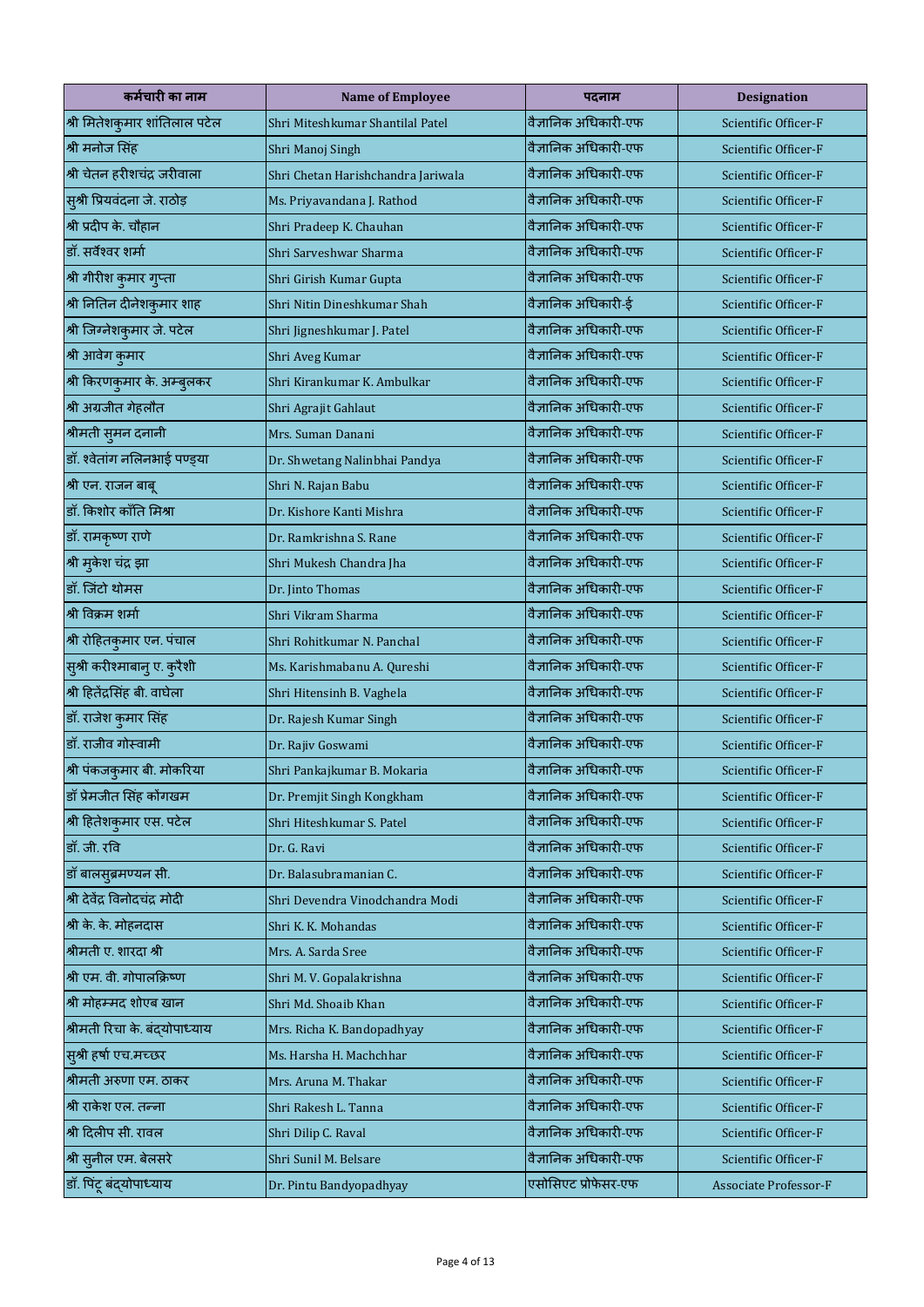| कर्मचारी का नाम                | <b>Name of Employee</b>       | पदनाम                | <b>Designation</b>   |
|--------------------------------|-------------------------------|----------------------|----------------------|
| डॉ. वी. शिवाकुमारन             | Dr. V. Sivakumaran            | वैज्ञानिक अधिकारी-एफ | Scientific Officer-F |
| श्री जयदीपसिंह के. गोहिल       | Shri Jaydipsinh K. Gohil      | वैज्ञानिक अधिकारी-ई  | Scientific Officer-E |
| श्रीमती मनीषा भंडारकर          | Mrs. Manisha K. Bhandarkar    | वैज्ञानिक अधिकारी-ई  | Scientific Officer-E |
| श्री पंकज श्रीवास्तव           | Shri Pankaj Kumar Srivatsava  | वैज्ञानिक अधिकारी-ई  | Scientific Officer-E |
| श्रीमती कीना आर. कालरिया       | Mrs. Keena R. Kalaria         | वैज्ञानिक अधिकारी-ई  | Scientific Officer-E |
| श्रीमती पूर्वी आलोक दवे        | Mrs. Purvi Alok Dave          | वैज्ञानिक अधिकारी-ई  | Scientific Officer-E |
| सुश्री विपलबहेन वी. राठोड़     | Ms. Vipalbahen V. Rathod      | वैज्ञानिक अधिकारी-ई  | Scientific Officer-E |
| श्री आज़ादसिंह आर. मकवाणा      | Shri Azadsinh R. Makwana      | वैज्ञानिक अधिकारी-ई  | Scientific Officer-E |
| श्री नरेंद्रसिंह एल. चौहान     | Shri Narendrasinh L. Chauhan  | वैज्ञानिक अधिकारी-ई  | Scientific Officer-E |
| डॉ. संतोष पी. पंड्या           | Dr. Santosh P. Pandya         | वैज्ञानिक अधिकारी-ई  | Scientific Officer-E |
| श्री रमेशकुमार बी. जोषी        | Shri Rameshkumar B. Joshi     | वैज्ञानिक अधिकारी-ई  | Scientific Officer-E |
| श्री राकेशकुमार जे. पटेल       | Shri Rakeshkumar J. Patel     | वैज्ञानिक अधिकारी-ई  | Scientific Officer-E |
| श्री इमरान ए. मनसूरी           | Shri Imran A. Mansuri         | वैज्ञानिक अधिकारी-ई  | Scientific Officer-E |
| श्री हितेशकुमार डी. मांडलिया   | Shri Hiteshkumar D. Mandliya  | वैज्ञानिक अधिकारी-ई  | Scientific Officer-E |
| श्री पबित्र कुमार मिश्रा       | Shri Pabitra Kumar Mishra     | वैज्ञानिक अधिकारी-ई  | Scientific Officer-E |
| डॉ सेजल पी. शाह                | Dr. Sejal P. Shah             | वैज्ञानिक अधिकारी-ई  | Scientific Officer-E |
| श्री पंकज पी. वारमोरा          | Shri Pankaj P. Varmora        | वैज्ञानिक अधिकारी-ई  | Scientific Officer-E |
| श्री मनीषकुमार एम. वसाणी       | Shri Manishkumar M. Vasani    | वैज्ञानिक अधिकारी-ई  | Scientific Officer-E |
| श्री भूपेंद्रभाई के. पटेल      | Shri Bhupendrabhai K. Patel   | वैज्ञानिक अधिकारी-ई  | Scientific Officer-E |
| श्रीमती एम. हिमाबिंद्          | Mrs. M. Himabindu             | वैज्ञानिक अधिकारी-ई  | Scientific Officer-E |
| श्री जीगर आर. रावल             | Shri Jigar R. Raval           | वैज्ञानिक अधिकारी-ई  | Scientific Officer-E |
| श्री एल.एन. श्रीकॉंत जी        | Shri L. N. Srikanth G.        | वैज्ञानिक अधिकारी-ई  | Scientific Officer-E |
| श्री गुमानसिंह एम. गोहिल       | Shri Gumansinh M. Gohil       | वैज्ञानिक अधिकारी-ई  | Scientific Officer-E |
| श्री ब्रिजेश कुमार यादव        | Shri Brijesh Kumar Yadav      | वैज्ञानिक अधिकारी-ई  | Scientific Officer-E |
| श्री सुधीरसिंह जे. वाला        | Shri Sudhirsinh J. Vala       | वैज्ञानिक अधिकारी-ई  | Scientific Officer-E |
| श्री अभिजीत कुमार              | Shri Abhijeet Kumar           | वैज्ञानिक अधिकारी-ई  | Scientific Officer-E |
| श्री विस्मयसिंह डी. राउलजी     | Shri Vismaysinh D. Raulji     | वैज्ञानिक अधिकारी-ई  | Scientific Officer-E |
| श्रीमती दिपलकुमारी गौरांग सोनी | Mrs. Dipalkumari Gaurang Soni | वैज्ञानिक अधिकारी-ई  | Scientific Officer-E |
| श्री अतुल गर्ग                 | Shri Atul Garg                | वैज्ञानिक अधिकारी-ई  | Scientific Officer-E |
| श्री गजेंद्रकुमार डी. सुथार    | Shri Gajendrakumar D. Suthar  | वैज्ञानिक अधिकारी-ई  | Scientific Officer-E |
| डॉ. अनिल कुमार त्यागी          | Dr. Anil Kumar Tyagi          | वैज्ञानिक अधिकारी-ई  | Scientific Officer-E |
| श्री रूपेश जी.                 | Shri Roopesh G.               | वैज्ञानिक अधिकारी-ई  | Scientific Officer-E |
| श्री दर्शनकुमार सी. परमार      | Shri Darshankumar C. Parmar   | वैज्ञानिक अधिकारी-ई  | Scientific Officer-E |
| श्री शिशिर पुरोहित             | Shri Shishir Purohit          | वैज्ञानिक अधिकारी-ई  | Scientific Officer-E |
| श्री अमितकुमार एम. पटेल        | Shri Amitkumar M. Patel       | वैज्ञानिक अधिकारी-ई  | Scientific Officer-E |
| श्री नितिन बैरागी              | Shri Nitin Bairagi            | वैज्ञानिक अधिकारी-ई  | Scientific Officer-E |
| श्री गौरांग आई. मेहसुरिया      | Shri Gaurang I. Mahesuria     | वैज्ञानिक अधिकारी-ई  | Scientific Officer-E |
| श्री जागरूत एम. भावसार         | Shri Jagrut M. Bhavsar        | वैज्ञानिक अधिकारी-ई  | Scientific Officer-E |
| श्री डिकेंस आर. क्रिश्चियन     | Shri Dikens R. Christian      | वैज्ञानिक अधिकारी-ई  | Scientific Officer-E |
| श्रीमती अनिता पटेल             | Mrs. Anita Patel              | वैज्ञानिक अधिकारी-ई  | Scientific Officer-E |
| श्री पीयुष राज                 | Shri Piyush Raj               | वैज्ञानिक अधिकारी-ई  | Scientific Officer-E |
| श्री हजारी लाल स्वामी          | Shri Hajari Lal Swami         | वैज्ञानिक अधिकारी-ई  | Scientific Officer-E |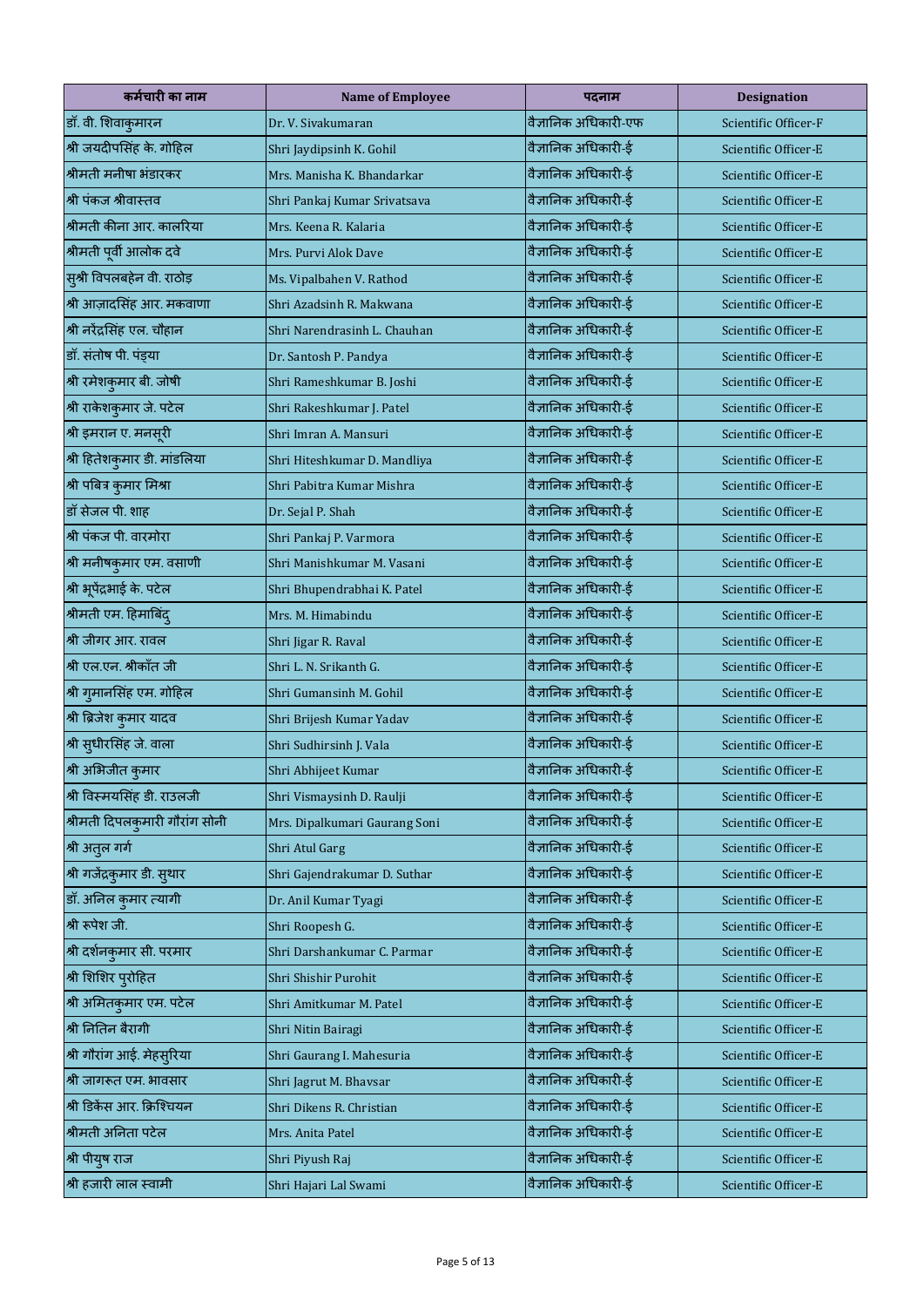| कर्मचारी का नाम                | <b>Name of Employee</b>          | पदनाम               | <b>Designation</b>   |
|--------------------------------|----------------------------------|---------------------|----------------------|
| श्रीमती अनन्या कुंडू           | Mrs. Ananya Kundu                | वैज्ञानिक अधिकारी-ई | Scientific Officer-E |
| सुश्री यशश्री पाटील            | Ms. Yashshri Patil               | वैज्ञानिक अधिकारी-ई | Scientific Officer-E |
| श्रीमती ज्योति अगरवाल          | Mrs. Jyoti Agarwal               | वैज्ञानिक अधिकारी-ई | Scientific Officer-E |
| श्री पी. वडिवेल मुरुगन         | Shri P. Vadivel Murugan          | वैज्ञानिक अधिकारी-ई | Scientific Officer-E |
| श्री वृषांक मेहता              | Shri Vrushank Mehta              | वैज्ञानिक अधिकारी-ई | Scientific Officer-E |
| सुश्री प्रियंका जी. ब्रहमभट्ट  | Mrs. Priyanka G. Brahmbhatt      | वैज्ञानिक अधिकारी-ई | Scientific Officer-E |
| श्री आनंद एच. विसाणी           | Shri Anand H. Visani             | वैज्ञानिक अधिकारी-ई | Scientific Officer-E |
| श्री अमित ओज़ा                 | Shri Amit Ojha                   | वैज्ञानिक अधिकारी-ई | Scientific Officer-E |
| श्रीमती स्वाति रॉय             | Mrs. Swati Roy                   | वैज्ञानिक अधिकारी-ई | Scientific Officer-E |
| श्री विजयकुमार बी. वाढेर       | Shri Vijaykumar B. Vadher        | वैज्ञानिक अधिकारी-ई | Scientific Officer-E |
| श्री ढोंगडे जसराज              | Shri Dhongde Jasraj              | वैज्ञानिक अधिकारी-ई | Scientific Officer-E |
| श्री टी.श्रीनिवास राव          | Shri T. Srinivas Rao             | वैज्ञानिक अधिकारी-ई | Scientific Officer-E |
| श्रीमती गद्दम प्रियदर्शीनी     | Mrs. Gaddam Priyadarsini         | वैज्ञानिक अधिकारी-ई | Scientific Officer-E |
| श्री रितेश कुमार श्रीवास्तव    | Shri Ritesh Kumar Srivastava     | वैज्ञानिक अधिकारी-ई | Scientific Officer-E |
| श्री युवाकिरण देवराज परावास्तू | Shri Yuvakiran Devaraj Paravastu | वैज्ञानिक अधिकारी-ई | Scientific Officer-E |
| श्री मनोह स्टिफन एम.           | Shri Manoah Stephen M.           | वैज्ञानिक अधिकारी-ई | Scientific Officer-E |
| श्री अतिककुमार एन. मिस्त्री    | Shri Atikkumar N. Mistry         | वैज्ञानिक अधिकारी-ई | Scientific Officer-E |
| श्री महेश एम. घाटे             | Shri Mahesh Ghate                | वैज्ञानिक अधिकारी-ई | Scientific Officer-E |
| श्री भार्गव पी. पंड्या         | Shri Bhargav P. Pandya           | वैज्ञानिक अधिकारी-ई | Scientific Officer-E |
| श्री सुधीर त्रिपठी             | Shri Sudhir Tripathi             | वैज्ञानिक अधिकारी-ई | Scientific Officer-E |
| श्री अक्षय वैद                 | Shri Akshay Vaid                 | वैज्ञानिक अधिकारी-ई | Scientific Officer-E |
| श्री अल्पेशभाई के. पटेल        | Shri Alpeshbhai K. Patel         | वैज्ञानिक अधिकारी-ई | Scientific Officer-E |
| श्री रुद्राक्षकुमार बी. पटेल   | Shri Rudrekshkumar B. Patel      | वैज्ञानिक अधिकारी-ई | Scientific Officer-E |
| श्री कुणाल एस. शाह             | Shri Kunal S. Shah               | वैज्ञानिक अधिकारी-ई | Scientific Officer-E |
| श्री यग्नेशकुमार के. त्रिवेदी  | Shri Yagneshkumar K. Trivedi     | वैज्ञानिक अधिकारी-ई | Scientific Officer-E |
| श्री भाविनकुमार बी. अमीन       | Shri Bhavinkumar B. Amin         | वैज्ञानिक अधिकारी-ई | Scientific Officer-E |
| श्री जन्मेजय यू. बुच           | Shri Janmejay U. Buch            | वैज्ञानिक अधिकारी-ई | Scientific Officer-E |
| श्री शीजू सेम                  | Shri Shiju Sam                   | वैज्ञानिक अधिकारी-ई | Scientific Officer-E |
| श्री अंकित गांधी               | Shri Ankit Gandhi                | वैज्ञानिक अधिकारी-ई | Scientific Officer-E |
| श्री राजामन्नर स्वामी किडाम्बी | Shri Rajamannar Swamy Kidambi    | वैज्ञानिक अधिकारी-ई | Scientific Officer-E |
| श्री आरोह श्रीवास्तवा          | Shri Aroh Shrivastava            | वैज्ञानिक अधिकारी-ई | Scientific Officer-E |
| श्रीमती वी. गायत्री देवी       | Mrs. V. Gayathri Devi            | वैज्ञानिक अधिकारी-ई | Scientific Officer-E |
| श्री अमल एस.                   | Shri Amal S.                     | वैज्ञानिक अधिकारी-ई | Scientific Officer-E |
| श्री नवीन रस्तोगी              | Shri Naveen Rastogi              | वैज्ञानिक अधिकारी-ई | Scientific Officer-E |
| श्री देवेनकुमार एच. कानाबार    | Shri Devenkumar H. Kanabar       | वैज्ञानिक अधिकारी-ई | Scientific Officer-E |
| श्री समीरन मुखर्जी             | Shri Samiran Mukherjee           | वैज्ञानिक अधिकारी-ई | Scientific Officer-E |
| श्री सागर अगरवाल               | Shri Sagar Agrawal               | वैज्ञानिक अधिकारी-ई | Scientific Officer-E |
| श्री नरेंदर सिंह               | Shri Narender Singh              | वैज्ञानिक अधिकारी-ई | Scientific Officer-E |
| श्री चंद्र सेखर ससमल           | Shri Chandra Sekhar Sasmal       | वैज्ञानिक अधिकारी-ई | Scientific Officer-E |
| श्री योगेंद्र सिंह             | Shri Yogendra Singh              | वैज्ञानिक अधिकारी-ई | Scientific Officer-E |
| श्री विनय मेनन                 | v Vinay Menon                    | वैज्ञानिक अधिकारी-ई | Scientific Officer-E |
| श्री तेजस जगदीशभाई परेख        | Shri Tejas Jagdishbhai Parekh    | वैज्ञानिक अधिकारी-ई | Scientific Officer-E |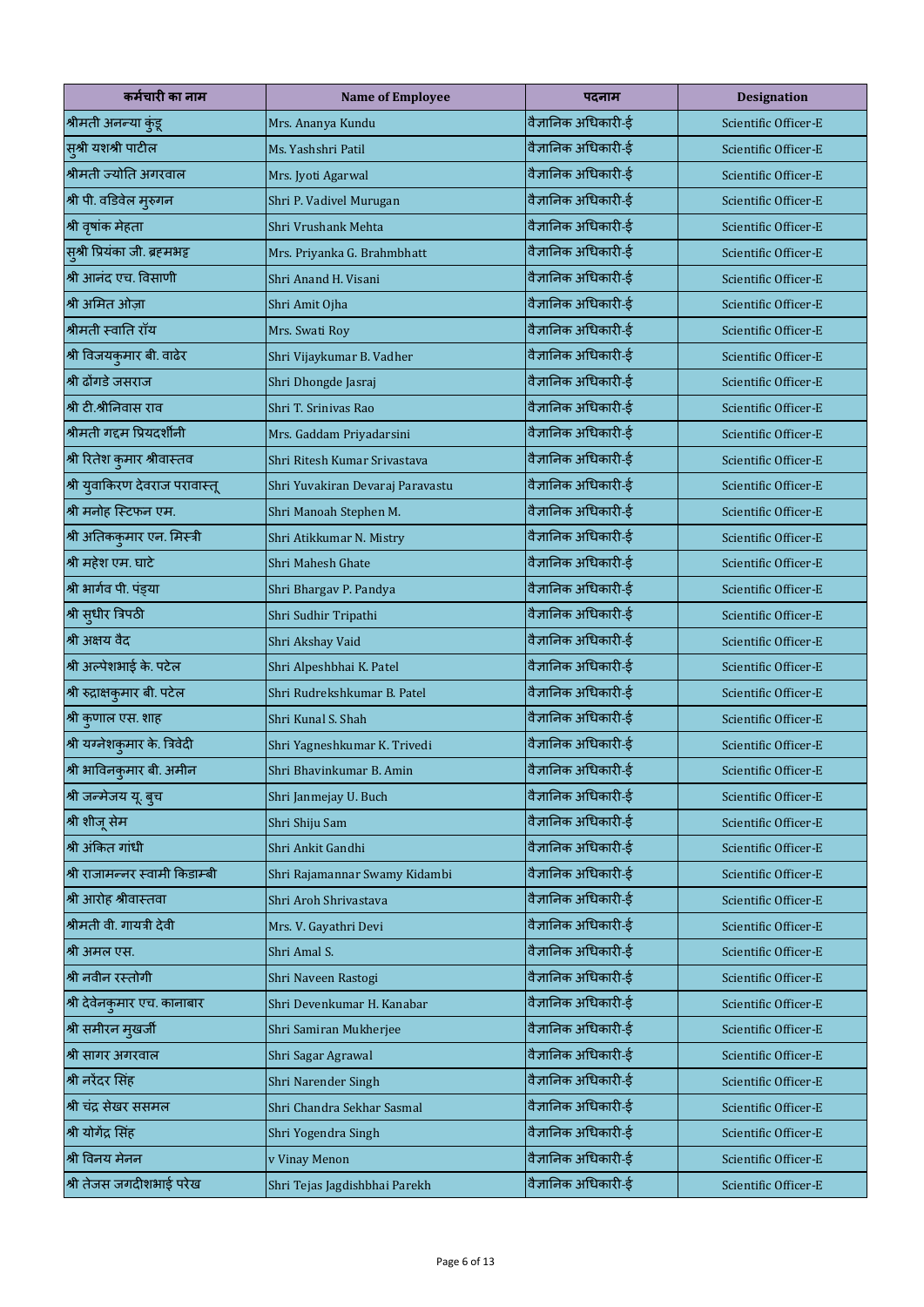| कर्मचारी का नाम              | <b>Name of Employee</b>      | पदनाम                | <b>Designation</b>            |
|------------------------------|------------------------------|----------------------|-------------------------------|
| श्री प्रशांत कुमार           | Shri Prashant Kumar          | वैज्ञानिक अधिकारी-ई  | Scientific Officer-E          |
| श्री गोविंद लोखंडे           | Shri Govind Lokhande         | वैज्ञानिक अधिकारी-ई  | Scientific Officer-E          |
| श्री विष्णुभाई आर. प्रजापती  | Shri Vishnubhai R. Prajapati | तकनीकी निरिक्षक-बी   | Technical Supervisor-B (Drg.) |
| श्री रघुराज सिंह             | Shri Raghuraj Singh          | वैज्ञानिक अधिकारी-ई  | Scientific Officer-E          |
| श्री सुमोद सी. बी.           | Shri Sumod C. B.             | वैज्ञानिक अधिकारी-ई  | Scientific Officer-E          |
| श्री सत्य प्रसाद अक्कीरेड्डी | Shri Satya Prasad Akkireddy  | वैज्ञानिक अधिकारी-ई  | Scientific Officer-E          |
| डॉ. प्रतिपालसिंह ए. रायजादा  | Dr. Pratipalsinh A. Rayjada  | वैज्ञानिक अधिकारी-ई  | Scientific Officer-E          |
| श्री सरोज दास                | Shri Saroj Das               | वैज्ञानिक अधिकारी-ई  | Scientific Officer-E          |
| श्री दीपक शर्मा              | Shri Deepak Sharma           | वैज्ञानिक अधिकारी-ई  | Scientific Officer-E          |
| श्री आदित्य कुमार वर्मा      | Shri Aditya Kumar Verma      | वैज्ञानिक अधिकारी-ई  | Scientific Officer-E          |
| श्री रवि पांडेय              | Shri Ravi Pandey             | वैज्ञानिक अधिकारी-ई  | Scientific Officer-E          |
| श्री धीरज कुमार शर्मा        | Shri Dheeraj Kumar Sharma    | वैज्ञानिक अधिकारी-ई  | Scientific Officer-E          |
| श्री मृत्युंजय कुमार         | Shri Mritunjay Kumar         | वैज्ञानिक अधिकारी-ई  | Scientific Officer-E          |
| श्री मौलिककुमार एम. पंचाल    | Shri Maulikkumar M. Panchal  | वैज्ञानिक अधिकारी-ई  | Scientific Officer-E          |
| श्री कालुकुर्थी टोनी संदीप   | Shri Kalukurthy Tony Sandeep | वैज्ञानिक अधिकारी-ई  | Scientific Officer-E          |
| श्री अंकुश वी. देवघर         | Shri Ankush V. Deoghar       | वैज्ञानिक अधिकारी-ई  | Scientific Officer-E          |
| श्री श्रीकाँत वाई. वर्मा     | Shri Shrikant Y. Verma       | वैज्ञानिक अधिकारी-ई  | Scientific Officer-E          |
| श्रीमती शैफाली शर्मा         | Mrs. Saifali Sharma          | वैज्ञानिक अधिकारी-ई  | Scientific Officer-E          |
| श्री उर्मिल एम. ठाकर         | Shri Urmil M. Thaker         | वैज्ञानिक अधिकारी-ई  | Scientific Officer-E          |
| श्री वुपुगल्ला महेश          | Shri Vuppugalla Mahesh       | वैज्ञानिक अधिकारी-ई  | Scientific Officer-E          |
| श्री अभिषेक अग्रज            | Shri Abhishek Agraj          | वैज्ञानिक अधिकारी-ई  | Scientific Officer-E          |
| श्री अभिषेक सारस्वत          | Shri Abhishek Saraswat       | वैज्ञानिक अधिकारी-ई  | Scientific Officer-E          |
| श्री कुमार सौरभ              | Shri Kumar Saurabh           | वैज्ञानिक अधिकारी-ई  | Scientific Officer-E          |
| श्री श्रीकॉंत साहू           | Shri Srikanta Sahu           | वैज्ञानिक अधिकारी-ई  | Scientific Officer-E          |
| श्रीमती शैलजा तिवारी         | Mrs. Shailja Tiwari          | वैज्ञानिक अधिकारी-ई  | Scientific Officer-E          |
| श्री उमेशकुमार सी. नागोरा    | Shri Umeshkumar C. Nagora    | वैज्ञानिक अधिकारी-ई  | Scientific Officer-E          |
| श्री शैलेष ए. कानपरा         | Shri Shailesh A. Kanpara     | वैज्ञानिक अधिकारी-ई  | Scientific Officer-E          |
| श्री अभिषेक सिन्हा           | Shri Abhishek Sinha          | वैज्ञानिक अधिकारी-ई  | Scientific Officer-E          |
| श्री अरविंद कुमार            | Shri Arvind Kumar            | वैज्ञानिक अधिकारी-ई  | Scientific Officer-E          |
| श्री राकेश कुमार             | Shri Rakesh Kumar            | वैज्ञानिक अधिकारी-ई  | Scientific Officer-E          |
| श्री अतुलकुमार प्रजापती      | Shri Atul Kumar Prajapati    | वैज्ञानिक अधिकारी-ई  | Scientific Officer-E          |
| श्री दीपक अगरवाल             | Shri Deepak Aggarwal         | वैज्ञानिक अधिकारी-ई  | Scientific Officer-E          |
| श्री सोमेश्वर दत्ता          | Shri Someswar Dutta          | वैज्ञानिक अधिकारी-ई  | Scientific Officer-E          |
| श्री सूरज कुमार गुप्ता       | Shri Suraj Kumar Gupta       | वैज्ञानिक अधिकारी-डी | Scientific Officer-E          |
| श्री आशिष रंजन               | Shri Ashish Ranjan           | वैज्ञानिक अधिकारी-ई  | Scientific Officer-E          |
| श्री अरनब दास गुप्ता         | Shri Arnab Das Gupta         | वैज्ञानिक अधिकारी-ई  | Scientific Officer-E          |
| श्री दीपक यादव               | Shri Deepak Yadav            | वैज्ञानिक अधिकारी-ई  | Scientific Officer-E          |
| श्री सुधीर राय               | Shri Sudhir Rai              | वैज्ञानिक अधिकारी-ई  | Scientific Officer-E          |
| श्री विजयकुमार एन. पटेल      | Shri Vijaykumar N. Patel     | वैज्ञानिक अधिकारी-ई  | Scientific Officer-E          |
| श्री केदार सतीश भोपे         | Shri Kedar Satish Bhope      | वैज्ञानिक अधिकारी-ई  | Scientific Officer-E          |
| डॉ. भावेश जी. पटेल           | Dr. Bhavesh G. Patel         | वैज्ञानिक अधिकारी-ई  | Scientific Officer-E          |
| श्री रोहित कुमार             | Shri Rohit Kumar             | वैज्ञानिक अधिकारी-ई  | Scientific Officer-E          |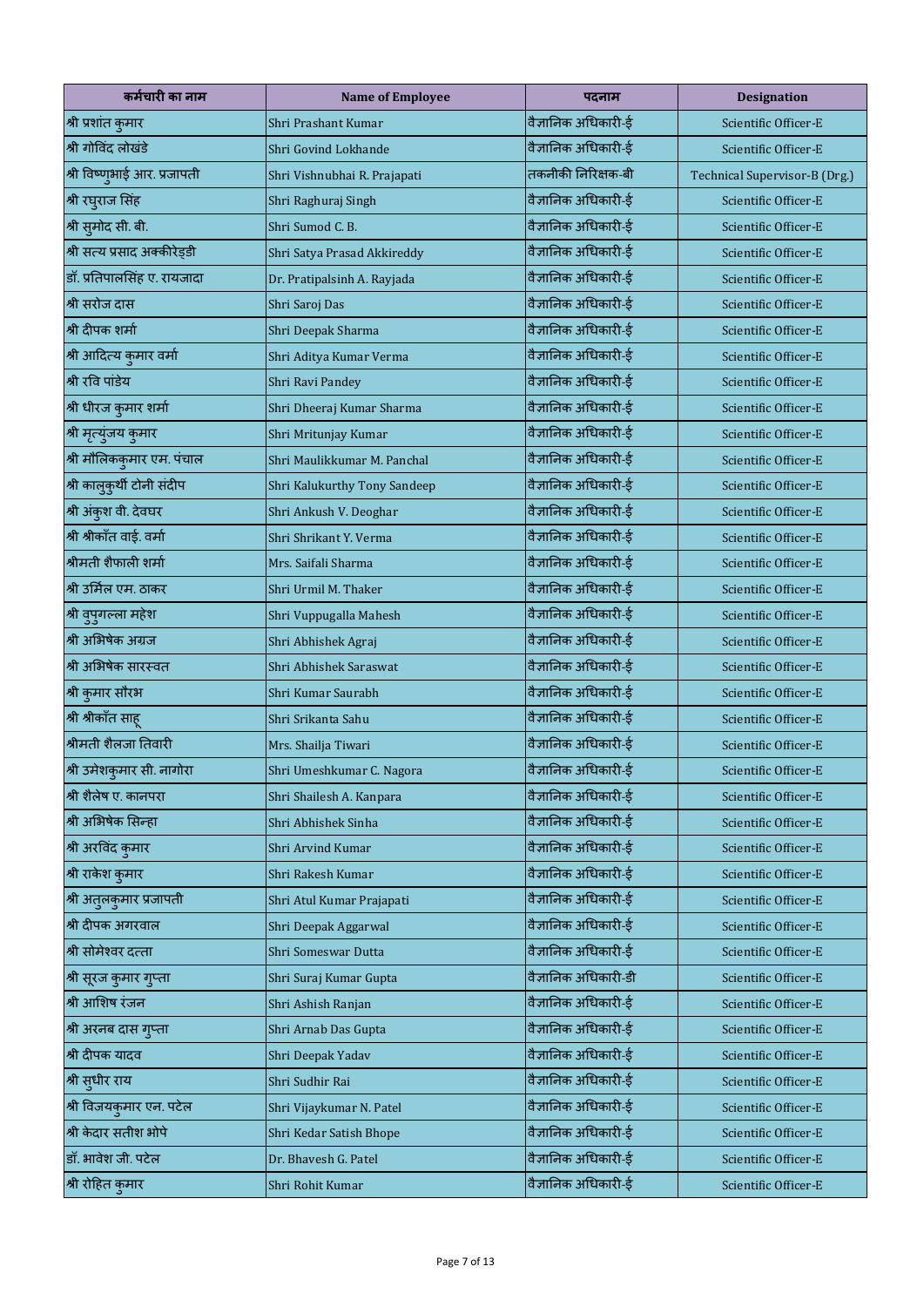| कर्मचारी का नाम                    | <b>Name of Employee</b>             | पदनाम                | <b>Designation</b>   |
|------------------------------------|-------------------------------------|----------------------|----------------------|
| डॉ. जुगल चौधुरी                    | Dr. Jugal Chowdhury                 | वैज्ञानिक अधिकारी-ई  | Scientific Officer-E |
| श्री राजीव शर्मा                   | Shri Rajiv Sharma                   | वैज्ञानिक अधिकारी-डी | Scientific Officer-D |
| श्री सुनील दानी                    | Shri Sunil Dani                     | वैज्ञानिक अधिकारी-जी | Scientific Officer-D |
| श्री बीवीवीएसएनएनपी श्रीधर         | Shri BVVSNNP Sridhar                | वैज्ञानिक अधिकारी-डी | Scientific Officer-D |
| श्री अरविंद मोहन सिंह              | Shri Arvind Mohan Singh             | वैज्ञानिक अधिकारी-डी | Scientific Officer-D |
| श्री नरेशकुमार पी. वाघेला          | Shri Nareshkumar P. Vaghela         | वैज्ञानिक अधिकारी-डी | Scientific Officer-D |
| श्री प्रकाशभाई कांतीभाई परमार      | Shri Prakashbhai Kantibhai Parmar   | वैज्ञानिक अधिकारी-डी | Scientific Officer-D |
| श्री हीरालाल एम. जादव              | Shri Hiralal M. Jadav               | वैज्ञानिक अधिकारी-डी | Scientific Officer-D |
| श्री प्रमोद आर. परमार              | Shri Pramod R. Parmar               | वैज्ञानिक अधिकारी-डी | Scientific Officer-D |
| श्री प्रवीणलाल ई.वी.               | Shri Praveenlal E.V.                | वैज्ञानिक अधिकारी-डी | Scientific Officer-D |
| श्री स्नेहल प्रवीणकुमार जयस्वाल    | Shri Snehal Pravinkumar Jayswal     | वैज्ञानिक अधिकारी-डी | Scientific Officer-D |
| श्री प्रशांत ललीतकुमार थानकी       | Shri Prashant Lalitkumar Thankey    | वैज्ञानिक अधिकारी-डी | Scientific Officer-D |
| डॉ. अमूल्य कुमार सन्यासी           | Dr. Amulya Kumar Sanyasi            | वैज्ञानिक अधिकारी-डी | Scientific Officer-D |
| श्री किरीटकुमार मगनभाई परमार       | Shri Kiritkumar Maganbhai Parmar    | वैज्ञानिक अधिकारी-डी | Scientific Officer-D |
| श्री भावेश रमेशभाई कडिया           | Shri Bhavesh Rameshbhai Kadia       | वैज्ञानिक अधिकारी-डी | Scientific Officer-D |
| श्री चिराग बलवंतभाई भावसार         | Shri Chirag Balvantbhai Bhavsar     | वैज्ञानिक अधिकारी-डी | Scientific Officer-D |
| श्रीमती हर्षिदा रमणभाई पटेल        | Mrs. Harshida Ramanbhai Patel       | वैज्ञानिक अधिकारी-डी | Scientific Officer-D |
| श्री चेतन गोविंदभाई विराणी         | Shri Chetan Govindbhai Virani       | वैज्ञानिक अधिकारी-डी | Scientific Officer-D |
| श्री योहानभाई सेम्युअलभाई क्रिस्टी | Shri Yohanbhai Samualbhai Khristi   | वैज्ञानिक अधिकारी-डी | Scientific Officer-D |
| श्री जिग्नेशकुमार जयेंद्रभाई सोनी  | Shri Jigneshkumar Jayendrabhai Soni | वैज्ञानिक अधिकारी-डी | Scientific Officer-D |
| श्री धर्मेंद्र के. राठी            | Shri Dharmendra Rathi               | वैज्ञानिक अधिकारी-डी | Scientific Officer-D |
| श्री फिरोज़खान सरवरखान पठान        | Shri Firozkhan Sarvarkhan Pathan    | वैज्ञानिक अधिकारी-डी | Scientific Officer-D |
| श्रीमती प्रतिभा जखामोला            | Mrs. Pratibha Jakhmola              | वैज्ञानिक अधिकारी-डी | Scientific Officer-D |
| श्री घनश्यामसिंह आर. झाला          | Shri Ghanshyamsinh R. Jhala         | वैज्ञानिक अधिकारी-डी | Scientific Officer-D |
| श्री दिपलकुमार पी. ठाकर            | Shri Dipalkumar P. Thakkar          | वैज्ञानिक अधिकारी-डी | Scientific Officer-D |
| श्रीमती गायत्री अशोककुमार          | Mrs. Gayatri Ashokkumar             | वैज्ञानिक अधिकारी-डी | Scientific Officer-D |
| श्री समीर कुमार                    | Shri Sameer Kumar                   | वैज्ञानिक अधिकारी-डी | Scientific Officer-D |
| डॉ. ज्योतिशंकर मिश्रा              | Dr. Jyoti Shankar Mishra            | वैज्ञानिक अधिकारी-डी | Scientific Officer-D |
| श्री अरुण प्रकाश ए                 | Shri Arun Prakash A.                | वैज्ञानिक अधिकारी-डी | Scientific Officer-D |
| श्री प्रकाश श्यामराव बावनकर        | Shri Prakash Shyamarao Bawankar     | वैज्ञानिक अधिकारी-डी | Scientific Officer-D |
| श्री सुधीर कुमार शर्मा             | Shri Sudhir Kumar Sharma            | वैज्ञानिक अधिकारी-डी | Scientific Officer-D |
| श्री लक्ष्मी नारायण गुप्ता         | Shri Laxmi Narayan Gupta            | वैज्ञानिक अधिकारी-डी | Scientific Officer-D |
| श्री प्रबल बिस्वास                 | Shri Prabal Biswas                  | वैज्ञानिक अधिकारी-डी | Scientific Officer-D |
| श्रीमती प्रमिला                    | Mrs. Pramila                        | वैज्ञानिक अधिकारी-डी | Scientific Officer-D |
| श्री धर्मेश कनकराय प्रोहित         | Shri Dharmesh Kanakrai Purohit      | वैज्ञानिक अधिकारी-डी | Scientific Officer-D |
| श्री अखिलेश कुमार सिंह             | Shri Akhilesh Kumar Singh           | वैज्ञानिक अधिकारी-डी | Scientific Officer-D |
| श्रीमती प्रवीणा कुमारी             | Mrs. Praveena Kumari                | वैज्ञानिक अधिकारी-डी | Scientific Officer-D |
| श्री विष्णुकुमार आर. चौधरी         | Shri Vishnukumar R. Chaudhuri       | वैज्ञानिक अधिकारी-डी | Scientific Officer-D |
| श्री कौशलकुमार मुकेशभाई पटेल       | Shri Kaushalkumar Mukeshbhai Patel  | वैज्ञानिक अधिकारी-डी | Scientific Officer-D |
| श्री आदमभाई बी. संघारियात          | Shri Aadambhai B. Sanghariyat       | वैज्ञानिक अधिकारी-डी | Scientific Officer-D |
| श्री कौशाल सुरेशभाई जोषी           | Shri Kaushal Sureshbhai Joshi       | वैज्ञानिक अधिकारी-डी | Scientific Officer-D |
| श्री एस.श्रवण कुमार                | Shri S. Shravan Kumar               | वैज्ञानिक अधिकारी-डी | Scientific Officer-D |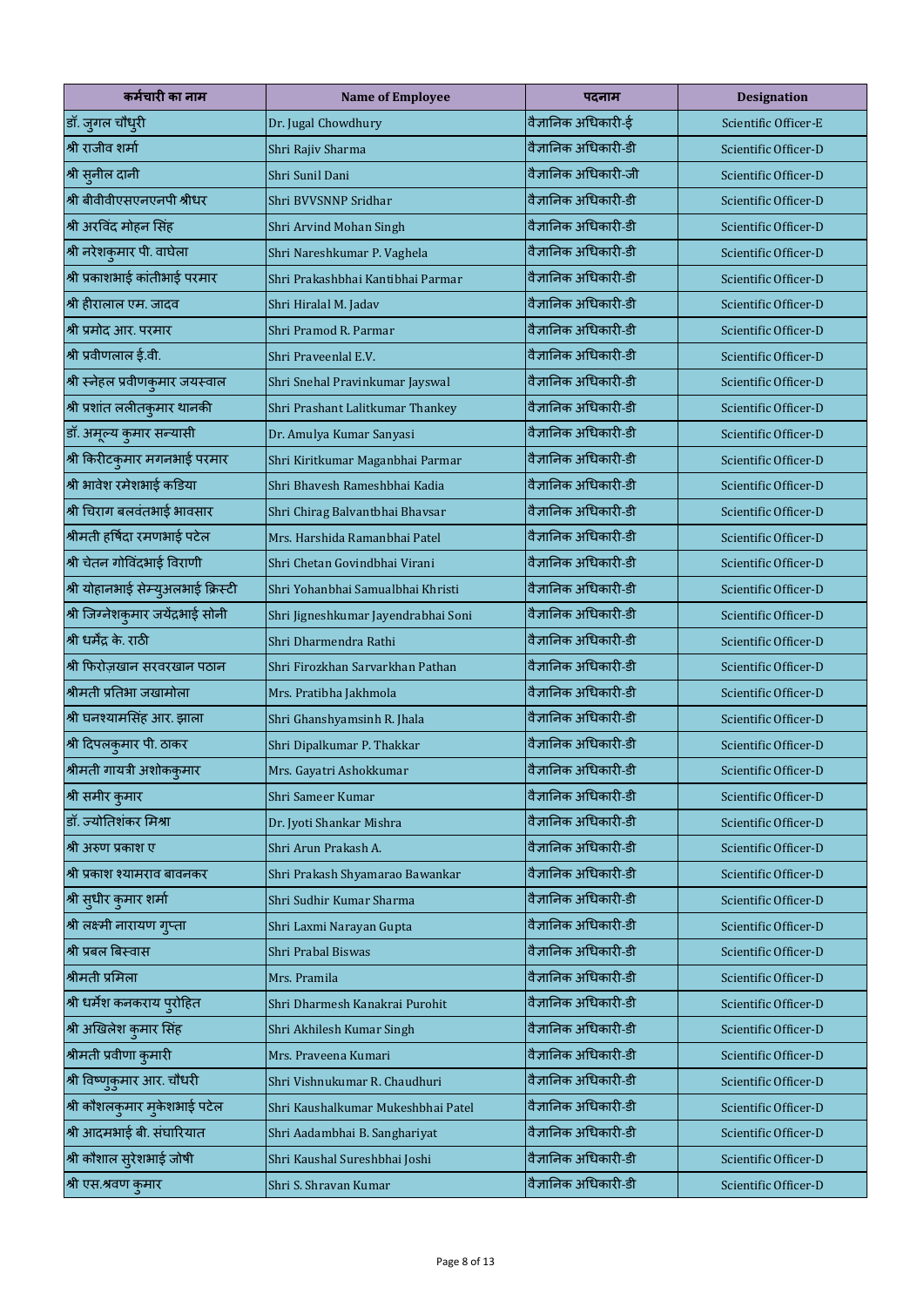| कर्मचारी का नाम              | <b>Name of Employee</b>         | पदनाम                | <b>Designation</b>            |
|------------------------------|---------------------------------|----------------------|-------------------------------|
| श्री सीजू जॉर्ज              | Shri Siju George                | वैज्ञानिक अधिकारी-डी | Scientific Officer-D          |
| श्री कुमारपालसिंह ए. जाड़ेजा | Shri Kumarpalsinh A. Jadeja     | वैज्ञानिक अधिकारी-डी | Scientific Officer-D          |
| डॉ. लवकेश टी. लछवाणी         | Dr. Lavkesh T. Lachhyani        | वैज्ञानिक सहायक-डी   | Scientific Officer-D          |
| श्री कौशलकुमार बी. पंड्या    | Shri Kaushalkumar B. Pandya     | वैज्ञानिक अधिकारी-डी | Scientific Officer-D          |
| श्री किरणकुमार जी. पटेल      | Shri Kirankumar G. Patel        | वैज्ञानिक अधिकारी-डी | Scientific Officer-D          |
| श्री भरतकुमार जी. आरम्भडिया  | Shri Bharatkumar G. Arambhadiya | वैज्ञानिक अधिकारी-डी | Scientific Officer-D          |
| श्रीमती वर्षा सीजू           | Mrs. Varsha Siju                | वैज्ञानिक अधिकारी-डी | Scientific Officer-D          |
| श्रीमती आशा एन. अढिया        | Mrs. Ashaben N. Adhiya          | वैज्ञानिक अधिकारी-डी | Scientific Officer-D          |
| श्री कल्पेशकुमार आर. धनानी   | Shri Kalpeshkumar R. Dhanani    | वैज्ञानिक अधिकारी-डी | Scientific Officer-D          |
| श्री चीरायू एन. पाटील        | Shri Chirayu N. Patil           | वैज्ञानिक अधिकारी-डी | Scientific Officer-D          |
| श्रीमती मिनषा मणिलाल शाह     | Mrs. Minsha Manilal Shah        | तकनीकी अधिकारी-डी    | <b>Technical Officer-D</b>    |
| श्री किरण आर. पडिया          | Shri Kiran R. Padia             | तकनीकी निरिक्षक-ए    | <b>Technical Supervisor-A</b> |
| श्री बिंदेश एम. परमार        | Shri Bindesh M. Parmar          | तकनीकी निरिक्षक-ए    | <b>Technical Supervisor-A</b> |
| श्री नरेंद्र सी. पटेल        | Shri Narendra C. Patel          | तकनीकी पर्यवेक्षक-ए  | <b>Technical Supervisor-A</b> |
| श्री अतिश एल. शर्मा          | Shri Atish L. Sharma            | तकनीकी पर्यवेक्षक-ए  | <b>Technical Supervisor-A</b> |
| डॉ. एस. सुनील                | Dr. S. Sunil                    | वैज्ञानिक अधिकारी-डी | Scientific Officer-D          |
| श्री कनुभाई जी. परमार        | Shri Kanubhai G. Parmar         | वैज्ञानिक अधिकारी-डी | Scientific Officer-D          |
| श्री मोतीभाई एन. मकवाणा      | Shri Moti N. Makwana            | वैज्ञानिक अधिकारी-डी | Scientific Officer-D          |
| श्री वैभव रंजन               | Shri Vaibhav Ranjan             | वैज्ञानिक अधिकारी-डी | Scientific Officer-D          |
| श्री रनजीथकुमार एस.          | Shri Ranjithkumar S.            | वैज्ञानिक अधिकारी-डी | Scientific Officer-D          |
| श्रीमती स्नेहलता अगरवाल      | Dr. Snehlata Aggarwal           | वैज्ञानिक अधिकारी-डी | Scientific Officer-D          |
| श्री दुसमंता मोहंता          | Shri Dusmanta Mohanta           | वैज्ञानिक अधिकारी-डी | Scientific Officer-D          |
| श्री अक्षय कुमार शॉ          | Shri Akshaya Kumar Shaw         | वैज्ञानिक अधिकारी-डी | Scientific Officer-D          |
| डॉ. बी. रिस्कॉब              | Dr. B. Riscob                   | वैज्ञानिक अधिकारी-डी | Scientific Officer-D          |
| श्री आलोक बालाजी नचिकेता     | Shri Alok Balajee Nachiketa     | वैज्ञानिक अधिकारी-डी | Scientific Officer-D          |
| श्री रत्नेश कुमार            | Shri Ratnesh Kumar              | वैज्ञानिक अधिकारी-डी | Scientific Officer-D          |
| श्री रवीरंजन कुमार           | Shri Raviranjan Kumar           | वैज्ञानिक अधिकारी-डी | Scientific Officer-D          |
| श्री हार्दिक मिस्त्री        | Shri Hardik G. Mistry           | वैज्ञानिक अधिकारी-डी | Scientific Officer-D          |
| श्री अरविंद कुमार तोमर       | Shri Arvind Kumar Tomar         | वैज्ञानिक अधिकारी-डी | Scientific Officer-D          |
| श्री पेडाडा प्रसाद राव       | Shri Pedada Prasada Rao         | वैज्ञानिक अधिकारी-डी | Scientific Officer-D          |
| श्री उदय मोर्य               | Shri Udaya Maurya               | वैज्ञानिक अधिकारी-डी | Scientific Officer-D          |
| श्री जगबंधु कुमार            | Shri Jagabandhu Kumar           | वैज्ञानिक अधिकारी-डी | Scientific Officer-D          |
| श्री देबाशीष घोष             | Shri Debashis Ghosh             | वैज्ञानिक अधिकारी-डी | Scientific Officer-D          |
| श्री विनोद सैनी              | Shri Vinod Saini                | वैज्ञानिक अधिकारी-डी | Scientific Officer-D          |
| श्री सूरज के पी              | Shri Sooraj K. P.               | वैज्ञानिक अधिकारी-डी | Scientific Officer-D          |
| श्री सुमन आईच                | Shri Suman Aich                 | वैज्ञानिक अधिकारी-डी | Scientific Officer-D          |
| श्री सुनील बासी              | Shri Sunil Bassi                | वैज्ञानिक अधिकारी-डी | Scientific Officer-D          |
| श्री अरित्र चक्रबोर्ती       | Shri Aritra Chakraborty         | वैज्ञानिक अधिकारी-डी | Scientific Officer-D          |
| श्री अभिषेक शर्मा            | Shri Abhishek Sharma            | वैज्ञानिक अधिकारी-डी | Scientific Officer-D          |
| श्री शिवम कुमार गुप्ता       | Shri Shivam Kumar Gupta         | वैज्ञानिक अधिकारी-डी | Scientific Officer-D          |
| श्री नवरतन कुमार             | Shri Nawaratan Kumar            | वैज्ञानिक अधिकारी-डी | Scientific Officer-D          |
| श्री चंन्द्र शेखर सिंह       | Shri Chandra Sekhar Singh       | वैज्ञानिक अधिकारी-डी | Scientific Officer-D          |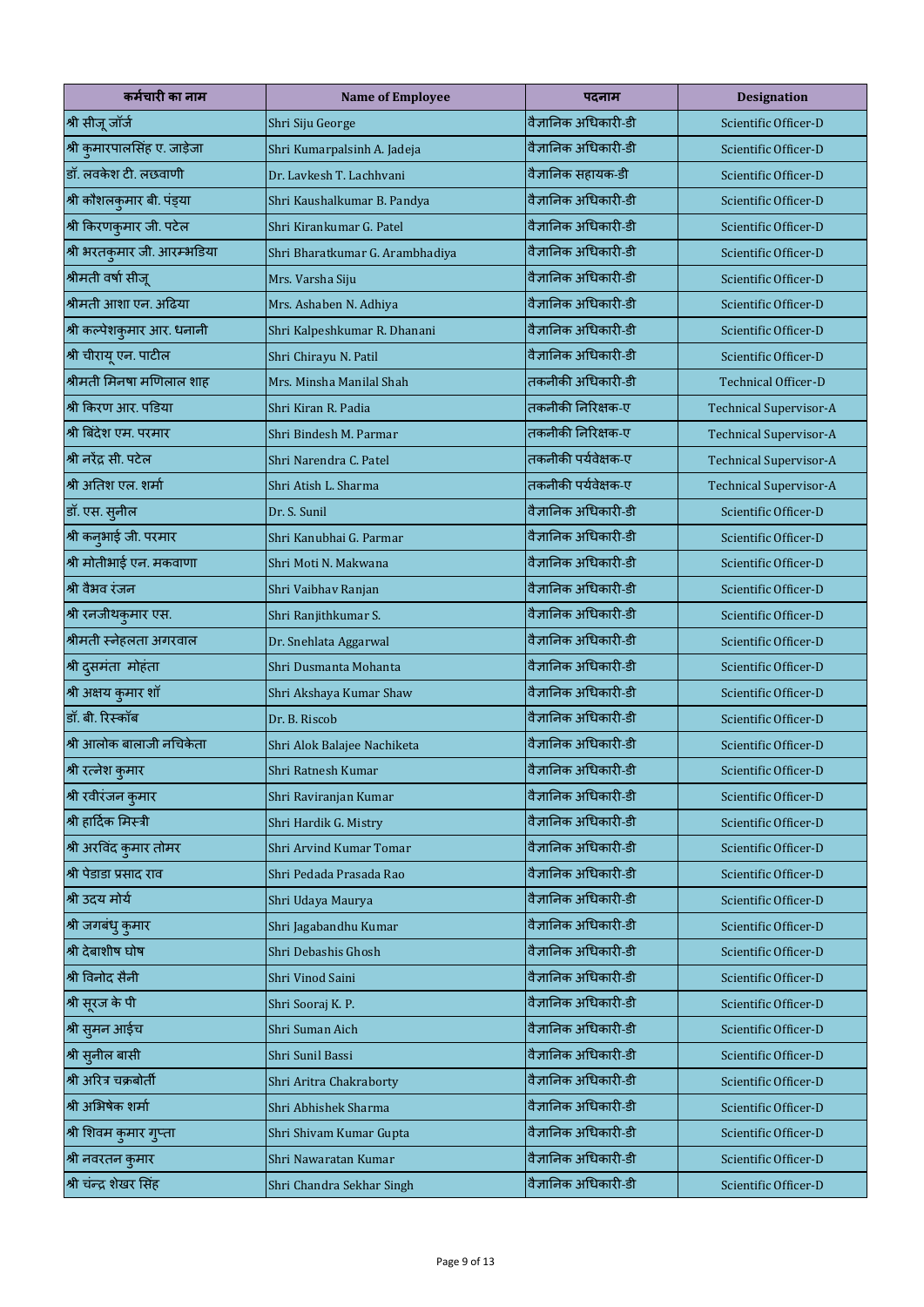| कर्मचारी का नाम                  | <b>Name of Employee</b>            | पदनाम                | <b>Designation</b>         |
|----------------------------------|------------------------------------|----------------------|----------------------------|
| श्री शाहरुख मो. सिद्दीकी बरेजिया | Shri Shahrukh Mo. Siddique Barejia | वैज्ञानिक अधिकारी-डी | Scientific Officer-D       |
| सुश्री स्नेहा सिंह               | Ms. Sneha Gupta                    | वैज्ञानिक अधिकारी-डी | Scientific Officer-D       |
| श्री विशाल गुप्ता                | Shri Vishal Gupta                  | वैज्ञानिक अधिकारी-डी | Scientific Officer-D       |
| श्री देवीलाल कुबावत              | Shri Devilal Kumawat               | वैज्ञानिक अधिकारी-डी | Scientific Officer-D       |
| श्री हितेशकुमार आर कावड़         | Shri Hiteshkumar R. Kavad          | वैज्ञानिक अधिकारी-डी | Scientific Officer-D       |
| स्श्री निशा                      | Mrs. Nisha                         | वैज्ञानिक अधिकारी-डी | Scientific Officer-D       |
| श्री कुशाग्र निगम                | Shri Kushagra Nigam                | वैज्ञानिक अधिकारी-डी | Scientific Officer-D       |
| श्री सुभादीप दास                 | Shri Subhadip Das                  | वैज्ञानिक अधिकारी-डी | Scientific Officer-D       |
| डॉ. टी शेखर गौड                  | Dr. T Shekar Goud                  | वैज्ञानिक अधिकारी-डी | Scientific Officer-D       |
| डॉ. प्रभाकर श्रीवास्तव           | Dr. Prabhakar Srivastava           | वैज्ञानिक अधिकारी-डी | Scientific Officer-D       |
| डॉ. अमरीन आरा ह्सैन              | Dr. Amreen Ara Hussain             | वैज्ञानिक अधिकारी-डी | Scientific Officer-D       |
| डॉ. राणा प्रताप यादव             | Dr. Rana Pratap Yadav              | वैज्ञानिक अधिकारी-डी | Scientific Officer-D       |
| डॉ. हर्षिता राज                  | Dr. Harshita Raj                   | वैज्ञानिक अधिकारी-डी | Scientific Officer-D       |
| श्री जशवंत एम. सोनारा            | Shri Jashwant M. Sonara            | वैज्ञानिक अधिकारी-सी | Scientific Officer-C       |
| श्री कनुभाई आर. राठोड़           | Shri Kanubhai R. Rathod            | ड्राफ्ट्समेन-ई       | Draughtsman-E              |
| श्री पीनाकिन के. लेउवा           | Shri Pinakin K. Leuva              | ड्राफ्ट्समेन-ई       | Draughtsman-E              |
| श्री हितेश हिमतलाल चुडासमा       | Shri Hitesh Hematlal Chudasama     | वैज्ञानिक अधिकारी-सी | Scientific Officer-C       |
| श्री अरविंदकुमार एल. ठाकुर       | Shri Arvindkumar L. Thakur         | वैज्ञानिक सहायक-ई    | Scientific Assistant-E     |
| श्री प्रग्नेशबी. धोराजिया        | Shri Pragnesh B. Dhorajiya         | वैज्ञानिक सहायक-ई    | Scientific Assistant-E     |
| श्री अतुल दीनेशभाई वरिया         | Shri Atul Dineshbhai Varia         | वैज्ञानिक सहायक-ई    | Scientific Assistant-E     |
| श्री भार्गवकुमार आर. चोक्सी      | Shri Bhargavkumar R. Choksi        | तकनीकी अधिकारी-सी    | <b>Technical Officer-C</b> |
| श्री तुषारकुमार वाई. रावल        | Shri Tusharkumar Y. Raval          | वैज्ञानिक सहायक-ई    | Scientific Assistant-E     |
| श्रीमती निशा हरेशकुमार चंदवाणी   | Mrs. Nisha Hareshkumar Chandwani   | वैज्ञानिक सहायक-ई    | Scientific Assistant-E     |
| श्रीमती शिल्पा खंडकर             | Mrs. Shilpa Khandker               | तकनीकी अधिकारी-सी    | <b>Technical Officer-C</b> |
| श्री जयेश सी. गांधी              | Shri Jayesh C. Gandhi              | वरिष्ठ तकनीशियन-जे   | Senior Technician-J        |
| श्री विनोद डी. कैला              | Shri Vinod D. Kaila                | वरिष्ठ तकनीशियन-जे   | Senior Technician-J        |
| श्री सुरेन्द्रसिंह जे. जाडेजा    | Shri Surendrasinh J. Jadeja        | वरिष्ठ तकनीशियन-जे   | Senior Technician-J        |
| श्री जगदीश वी. विहोला            | Shri Jagdish V. Vihola             | वरिष्ठ तकनीशियन-जे   | Senior Technician-J        |
| श्री स्वदेश कुमार पटनायक         | Shri Swadesh Kumar Patnaik         | ड्राफ्ट्समेन-ई       | Draughtsman-E              |
| श्री नरेंद्र एन. कदमधाड          | Shri Narendra N. Kadamdhad         | ड्राफ्ट्समेन-ई       | Draughtsman-E              |
| सुश्री नेहा सिंह                 | Mrs. Neha Singh                    | तकनीकी अधिकारी-सी    | <b>Technical Officer-C</b> |
| श्री कार्तिक जे. पटेल            | Shri Kartik J. Patel               | तकनीकी अधिकारी-सी    | Technical Officer-C        |
| श्री मो. साकिर मोजिबी            | Shri Md. Shakir Mojibi             | वैज्ञानिक अधिकारी-सी | Scientific Officer-C       |
| श्री केतनकुमार मधुभाई पटेल       | Shri Ketankumar Madhubhai Patel    | वैज्ञानिक सहायक-डी   | Scientific Assistant-D     |
| श्रीमती उन्नति अल्पेशकुमार पटेल  | Mrs. Unnati Ishwarlal Patel        | वैज्ञानिक सहायक-डी   | Scientific Assistant-D     |
| श्री अवधेश मौर्य                 | Shri Avadhesh R. Maurya            | वैज्ञानिक सहायक-डी   | Scientific Assistant-D     |
| श्री मितुल अभंगी                 | Shri Mitul R. Abhangi              | वैज्ञानिक सहायक-डी   | Scientific Assistant-D     |
| श्री चंद्रसिंह डी. चौहन          | Shri Chandrasinh D. Chauhan        | वैज्ञानिक सहायक-डी   | Scientific Assistant-D     |
| श्री हिरन डी. निमावत             | Shri Hiren D. Nimavat              | वैज्ञानिक सहायक-डी   | Scientific Assistant-D     |
| श्रीमती निलम बालकृष्ण निमावत     | Ms. Nilam Balkrishna Nimavat       | वैज्ञानिक सहायक-डी   | Scientific Assistant-D     |
| श्री मेहल जी. चोडवाडिया          | Shri Mehul G. Chodavadiya          | वैज्ञानिक सहायक-डी   | Scientific Assistant-D     |
| श्री परेशकुमार एम. पंचाल         | Shri Pareshkumar M. Panchal        | वैज्ञानिक सहायक-डी   | Scientific Assistant-D     |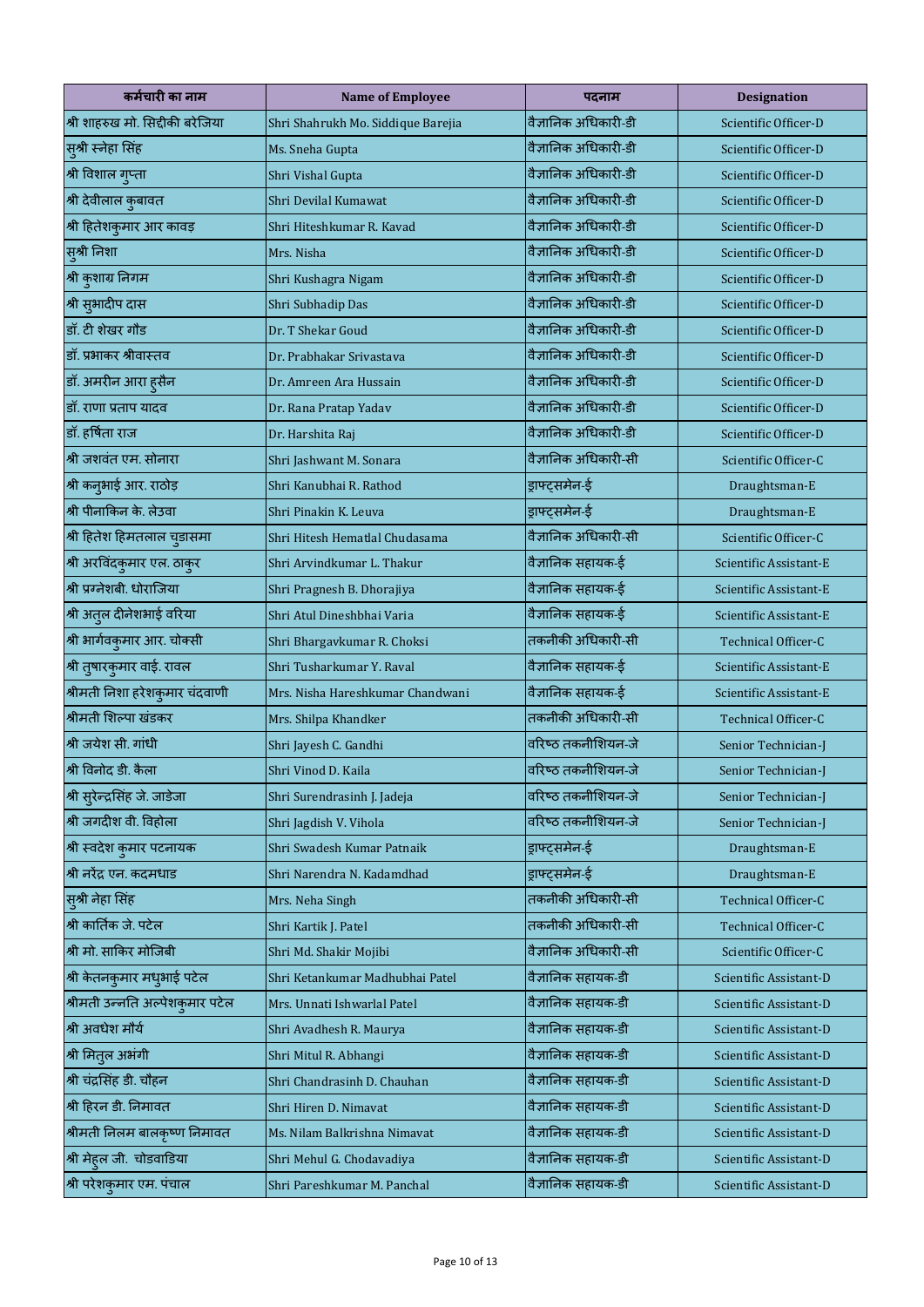| कर्मचारी का नाम                   | <b>Name of Employee</b>           | पदनाम              | <b>Designation</b>     |
|-----------------------------------|-----------------------------------|--------------------|------------------------|
| श्री पंकिलकुमार आर. शाह           | Shri Pankilkumar R. Shah          | वैज्ञानिक सहायक-डी | Scientific Assistant-D |
| श्री ओधवजी आर. कैला               | Shri Odhavji R. Kaila             | वरीष्ठ तकनीशियन-एच | Senior Technician-H    |
| श्री तुषारकुमार एच. पटेल          | Shri Tusharkumar H. Patel         | वैज्ञानिक सहायक-डी | Scientific Assistant-D |
| श्री भावेशकुमार के. प्रजापती      | Shri Bhaveshkumar K. Prajapati    | वैज्ञानिक सहायक-डी | Scientific Assistant-D |
| श्री निकुंज पी. पटेल              | Shri Nikunj P. Patel              | वैज्ञानिक सहायक-डी | Scientific Assistant-D |
| श्री प्रकाश के. मोकरिया           | Shri Prakash K. Mokaria           | वैज्ञानिक सहायक-डी | Scientific Assistant-D |
| श्री प्रतिककुमार ए. नायक          | Shri Pratikkumar A. Nayak         | वैज्ञानिक सहायक-डी | Scientific Assistant-D |
| श्री हेमांग एस. अग्रावत           | Shri Hemang S. Agravat            | वैज्ञानिक सहायक-डी | Scientific Assistant-D |
| श्री अशोककुमार के. प्रजापती       | Shri Ashokkumar K. Prajapati      | वैज्ञानिक सहायक-डी | Scientific Assistant-D |
| सुश्री प्रियंकाबेन एस. पटेल       | Mrs. Priyankaben S. Patel         | वैज्ञानिक सहायक-डी | Scientific Assistant-D |
| श्री कल्पेश डी. गलोडिया           | Shri Kalpesh D. Galodiya          | वैज्ञानिक सहायक-डी | Scientific Assistant-D |
| श्री जिग्नेशकुमार पी. चौहान       | Shri Jigneshkumar P. Chauhan      | वैज्ञानिक सहायक-डी | Scientific Assistant-D |
| श्री संदीप गुप्ता                 | Shri Sandeep Gupta                | वैज्ञानिक सहायक-डी | Scientific Assistant-D |
| श्री मयूर एच. मेहता               | Shri Mayur H. Mehta               | वैज्ञानिक सहायक-डी | Scientific Assistant-D |
| श्री चिरागकुमार एच. डोडिया        | Shri Chiragkumar H. Dodiya        | वैज्ञानिक सहायक-डी | Scientific Assistant-D |
| .<br>सुश्री हीरल बी. जोषी         | Mrs. Hiral B. Joshi               | वैज्ञानिक सहायक-डी | Scientific Assistant-D |
| श्री हार्दिककुमार एम. टेलर        | Shri Hardikkumar M. Tailor        | वैज्ञानिक सहायक-डी | Scientific Assistant-D |
| श्री भद्रेश आर. पारघी             | Shri Bhadresh R. Parghi           | वैज्ञानिक सहायक-डी | Scientific Assistant-D |
| श्री धवल बी. भावसार               | Shri Dhaval B. Bhaysar            | वैज्ञानिक सहायक-डी | Scientific Assistant-D |
| श्री अरुण जी. पंचाल               | Shri Arun G. Panchal              | वैज्ञानिक सहायक-डी | Scientific Assistant-D |
| श्रीमती मोनी बनउधा                | Mrs. Moni Banaudha                | वैज्ञानिक सहायक-डी | Scientific Assistant-D |
| श्री नयनकुमार डी. शुक्ला          | Shri Nayankumar D. Shukla         | वैज्ञानिक सहायक-डी | Scientific Assistant-D |
| श्री नितीश कुमार                  | Shri Nitish Kumar                 | वैज्ञानिक सहायक-डी | Scientific Assistant-D |
| श्री सुब्रत कुमार दास             | Shri Subrat Kumar Das             | वैज्ञानिक सहायक-डी | Scientific Assistant-D |
| सुश्री अनीस बानो                  | Ms. Anees Bano                    | वैज्ञानिक सहायक-डी | Scientific Assistant-D |
| श्री गौरव पुरवार                  | Shri Gaurav Purwar                | वैज्ञानिक सहायक-डी | Scientific Assistant-D |
| श्री अंकुर जैस्वाल                | Shri Ankur Jaiswal                | वैज्ञानिक सहायक-डी | Scientific Assistant-D |
| श्री सुनील एम. चुडासमा            | Shri Sunil M. Chudasama           | तकनीशियन-जी        | Technician-G           |
| श्री विजयकुमार कानजीभाई चौहान     | Shri Vijaykumar Kanjibhai Chauhan | तकनीशियन-जी        | Technician-G           |
| श्री संजय लक्ष्मीचंद परमार        | Shri Sanjay Laxmichand Parmar     | तकनीशियन-जी        | Technician-G           |
| श्री निलेशकुमार एस. कॉन्ट्राक्टर  | Shri Nileshkumar S. Contractor    | तकनीशियन-जी        | Technician-G           |
| श्रीमती करिश्मा बिपीनकुमार पंड्या | Mrs. Karishma Bipinkumar Pandya   | वैज्ञानिक सहायक-सी | Scientific Assistant-C |
| श्री विश्वऋषि मौर्य               | Shri Vishwarishi Maurya           | वैज्ञानिक सहायक-सी | Scientific Assistant-C |
| श्री शरद जश                       | Shri Sharad Jash                  | वैज्ञानिक सहायक-सी | Scientific Assistant-C |
| श्री राम कुमार मिश्रा             | Shri Ram Kumar Mishra             | वैज्ञानिक सहायक-सी | Scientific Assistant-C |
| श्री रजनीकांत भटासणा              | Shri Rajanikant P. Bhatasana      | वैज्ञानिक सहायक-सी | Scientific Assistant-C |
| सुश्री खोडीयार भूमी कनैयालाल      | Ms. Khodiyar Bhoomi Kanaiyalal    | वैज्ञानिक सहायक-सी | Scientific Assistant-C |
| श्री ओंकार आर चंद्रात्रे          | Shri Omkar R. Chandratre          | वैज्ञानिक सहायक-सी | Scientific Assistant-C |
| श्री बिश्वरंजन साह                | Shri Biswaranjan Sahoo            | वैज्ञानिक सहायक-सी | Scientific Assistant-C |
| श्री अंकित बलदेवभाई पटेल          | Shri Ankit Baldevbhai Patel       | वैज्ञानिक सहायक-सी | Scientific Assistant-C |
| श्री रोहित परिहार                 | Shri Rohit Parihar                | वैज्ञानिक सहायक-सी | Scientific Assistant-C |
| श्री रमेश दानाभाई भाटीया          | Shri Ramesh Danabhai Bhatiya      | वैज्ञानिक सहायक-सी | Scientific Assistant-C |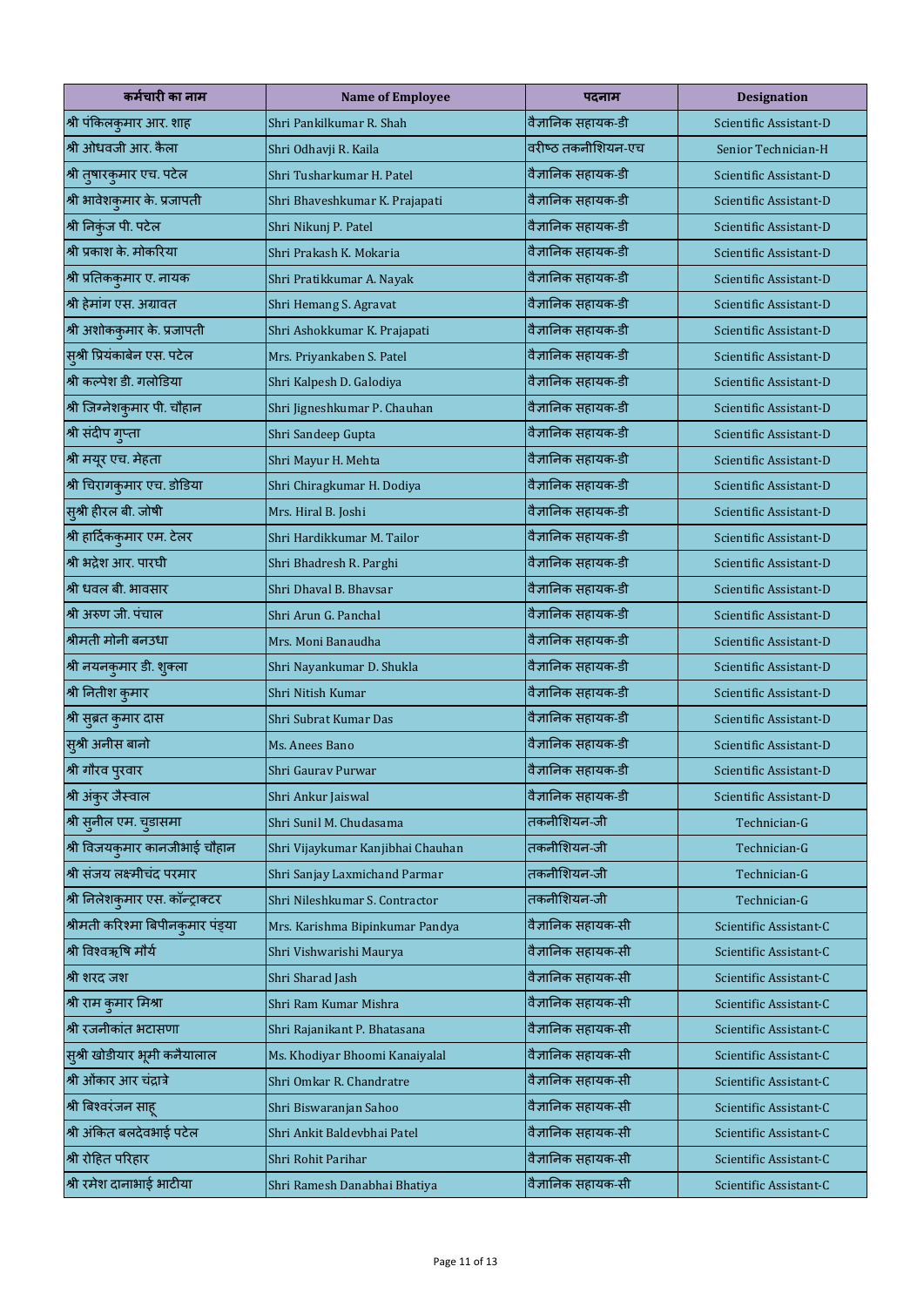| कर्मचारी का नाम                | <b>Name of Employee</b>           | पदनाम                   | <b>Designation</b>               |
|--------------------------------|-----------------------------------|-------------------------|----------------------------------|
| श्री घनश्याम कुमार राजन        | Shri Ghanshyam Kumar Rajan        | वैज्ञानिक सहायक-सी      | Scientific Assistant-C           |
| श्री अंबाती शिवा रेड्डी        | Shri Ambati Siva Reddy            | वैज्ञानिक सहायक-सी      | Scientific Assistant-C           |
| श्री मैला परमेश                | Shri Maila Paramesh               | वैज्ञानिक सहायक-सी      | Scientific Assistant-C           |
| श्री आई सुरेश                  | Shri I Suresh                     | वैज्ञानिक सहायक-सी      | Scientific Assistant-C           |
| श्री निमिष संचानिया            | Shri Nimish Sachaniya             | वैज्ञानिक सहायक-बी      | Scientific Assistant-B           |
| श्री हिरेनभाई एस. मिस्त्री     | Shri Hirenbhai S. Mistri          | तकनीशियन-डी             | Technician-D                     |
| श्री विजयकुमार एम. वसावा       | Shri Vijaykumar M. Vasava         | तकनीशियन-सी             | Technician-C                     |
| श्री नागरजी चंदूजी ठाकोर       | Shri Nagarji Chanduji Thakor      | तकनीशियन-सी             | Technician-C                     |
| श्री वैभव रामेश्वरराव फुके     | Shri Vaibhay Rameshwarrao Fuke    | तकनीशियन-ए              | Technician-A                     |
| श्री लक्ष्मीकांत प्रधान        | Shri Laxmikant Pradhan            | तकनीशियन-ए              | Technician-A                     |
| श्री निरंजन वैष्णव             | Shri Niranjan Vaishnaw            | म्ख्य प्रशासनिक अधिकारी | Chief Administrative Officer     |
| श्री डी. रमेश                  | Shri D. Ramesh                    | क्रय अधिकारी-॥          | Purchase Officer-II              |
| श्री एंजेलो ईमानुएल हार्वे     | Shri Angelo Emmanuel Harvey       | प्रशासनिक अधिकारी-॥     | Administrative Officer-II        |
| श्री हर्षदराय एस. चाम्डे       | Shri Harshadrai S. Chamunde       | प्रशासनिक अधिकारी-॥     | <b>Administrative Officer-II</b> |
| श्री हरीश चँद्र खण्डूडी        | Shri Harish Chandra Khanduri      | प्रशासनिक अधिकारी-।     | <b>Administrative Officer-I</b>  |
| श्रीमती फालगुनी ए. शाह         | Ms. Falguni A. Shah               | लेखा अधिकारी-।          | <b>Accounts Officer-I</b>        |
| श्री निलयकुमार एम. अधवर्यू     | Shri Nilaykumar M. Adhvaryu       | लेखा अधिकारी-।          | <b>Accounts Officer-I</b>        |
| डॉ. संध्या पी. दवे             | Dr. Sandhya P. Dave               | हिन्दी अधिकारी          | Hindi Officer                    |
| श्रीमती फालगुनी सी. दवे        | Mrs. Falguni C. Dave              | कार्यालय सहायक-डी       | Office Assistant-D               |
| श्रीमती सीमा दिनू कुरुप        | Mrs. Seema Dinu Kurup             | कार्यालय सहायक-डी       | Office Assistant-D               |
| श्री निपेन नाथ                 | Shri Nipen Nath                   | उप अधिकारी (क्रय)       | Dy. Officer (Purchase)           |
| श्री पिनाकिन देवल्क            | Shri Pinakin N. Devluk            | उप अधिकारी (लेखा)       | Dy. Officer (Accounts)           |
| स्श्री शिरीन सेम भेसानिया      | Ms. Shirin Sam Bhesania           | कार्यालय सहायक-सी       | Office Assistant-C               |
| श्री गौरव जी. भट्ट             | Shri Gaurav G. Bhatt              | कार्यालय सहायक-सी       | Office Assistant-C               |
| श्री शिलेल टी शाह              | Shri Silel T. Shah                | कार्यालय सहायक-सी       | Office Assistant-C               |
| श्री अल्पेश आई. पटेल           | Shri Alpesh I. Patel              | कार्यालय सहायक-सी       | Office Assistant-C               |
| श्री गौतम सुथार                | Shri Gautam A. Suthar             | कार्यालय सहायक-सी       | Office Assistant-C               |
| श्री सुनील एस. मिसाल           | Shri Sunil S. Misal               | कार्यालय सहायक-सी       | Office Assistant-C               |
| श्री हितेष टी. मेहता           | Shri Hitesh T. Mehta              | कार्यालय सहायक-सी       | Office Assistant-C               |
| श्री दीनेश आर. के. नायर        | Shri Dinesh R. K. Nair            | कार्यालय सहायक-सी       | Office Assistant-C               |
| श्री अशलेश योगेशभाई शाह        | Shri Ashlesh Yogeshbhai Shah      | कार्यालय सहायक-सी       | Office Assistant-C               |
| श्री संजय जयंतीलाल पंडया       | Shri Sanjay Jayantilal Pandya     | कार्यालय सहायक-सी       | Office Assistant-C               |
| श्री योगेश दधीच                | Shri Yogesh Dadheech              | सहायक भंडार अधिकारी     | <b>Assistant Stores Officer</b>  |
| श्रीमती राखी सिंह              | Mrs. Rakhi Singh                  | कार्यालय सहायक-ए        | Office Assistant-A               |
| श्रीमती स्मिता कॉंतिलाल परमार  | Mrs. Smita Kantilal Parmar        | कार्यालय सहायक-ए        | Office Assistant-A               |
| श्री रजनीकॉंत जी. अमलियार      | Shri Rajanikant G. Amaliar        | कार्यालय सहायक-ए        | Office Assistant-A               |
| श्री मुकेशकुमार जेसाभाई सोलंकी | Shri Mukeshkumar Jesabhai Solanki | कनिष्ठ हिंदी अनुवादक    | Junior Hindi Translator          |
| श्री कल्पेशभाई आर. गोहिल       | Shri Kalpeshbhai R. Gohil         | कार्यालय लिपिक-बी       | Office Clerk-B                   |
| श्री मोहम्मदपरवेज़ मीर         | Shri Mohmadparvez Mir             | कार्यालय लिपिक-बी       | Office Clerk-B                   |
| श्री पराग रसिकलाल पंचाल        | Shri Parag Rasiklal Panchal       | कार्यालय लिपिक-बी       | Office Clerk-B                   |
| श्री हितेशकुमार आर. सुथार      | Shri Hiteshkumar R. Suthar        | कार्यालय लिपिक-बी       | Office Clerk-B                   |
| सुश्री हेतल डी. पाठक           | Mrs. Hetal D. Pathak              | कार्यालय लिपिक-बी       | Office Clerk-B                   |